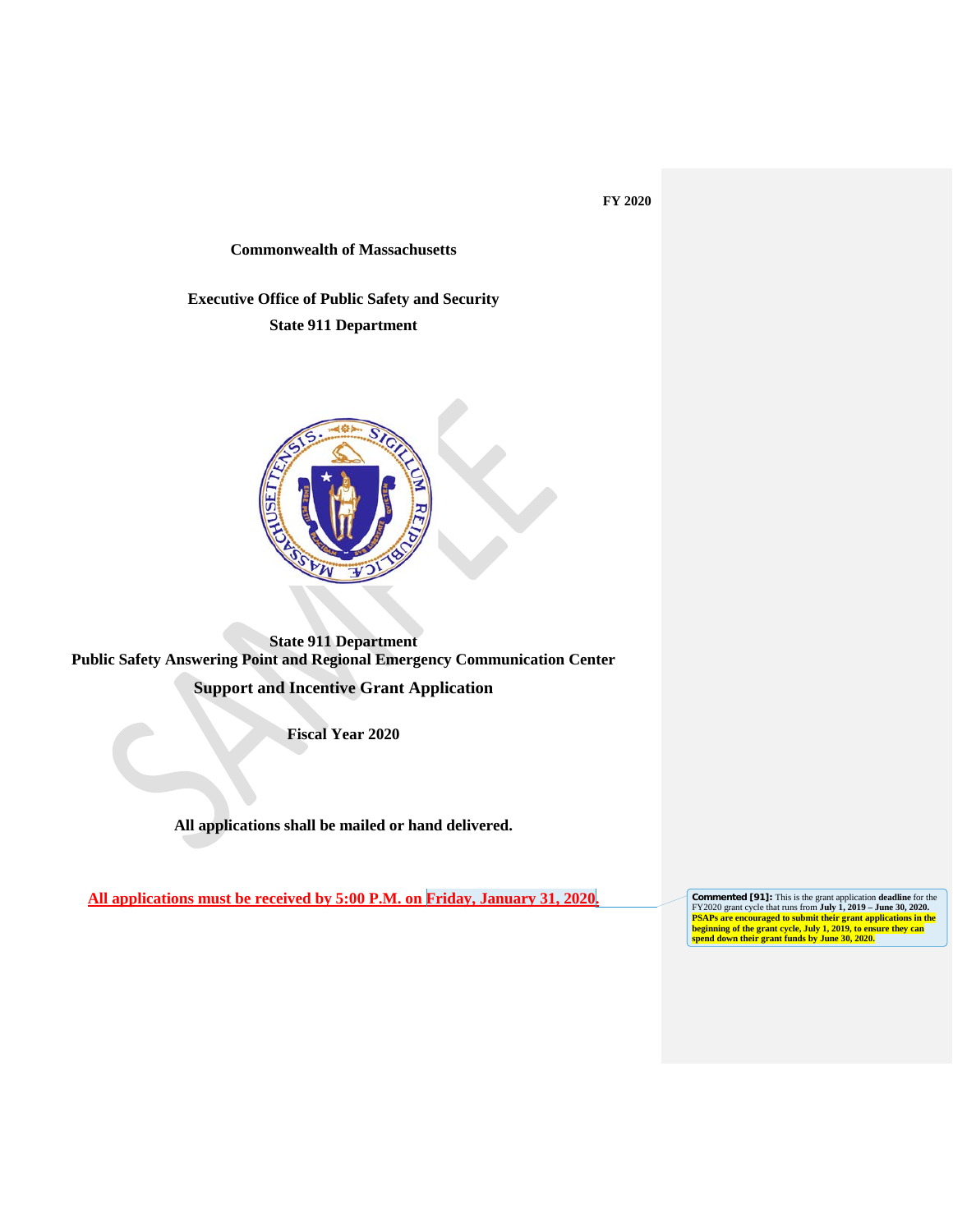### **Application Checklist**

Submitted PSAP/RECC Annual Certification of Compliance Form to the State 911 Department

| ⊠            | <b>Demonstration of Compliance with MassGIS Requirement</b>                                                                                                                                                  |
|--------------|--------------------------------------------------------------------------------------------------------------------------------------------------------------------------------------------------------------|
| ⊠            | Signed and Dated PSAP and RECC Support and Incentive Grant Application Cover Page                                                                                                                            |
| ⊠            | Completed Budget Summary Page                                                                                                                                                                                |
| $\boxtimes$  | Completed Budget Narrative – Must provide detailed descriptions for each item requested.                                                                                                                     |
|              | <b>Personnel:</b> Include the amount you are requesting in this category.                                                                                                                                    |
|              | <b>HVAC:</b> Provide detailed narrative to justify expense in compliance with grant guidelines; attach quotes or<br>estimates (with supporting documentation from the vendor).                               |
|              | CAD: Provide detailed narrative to justify expense in compliance with grant guidelines; attach quotes or estimates<br>(with supporting documentation from the vendor).                                       |
|              | <b>Radio Console:</b> Provide detailed narrative to justify expense in compliance with grant guidelines; attach quotes or<br>estimates (with supporting documentation from the vendor).                      |
|              | <b>Console Furniture/Chairs:</b> Provide detailed narrative to justify expense in compliance with grant guidelines;<br>attach quotes or estimates (with supporting documentation from the vendor).           |
|              | Fire Alarm Receiving & Alerting Equipment: Provide detailed narrative to justify expense in compliance with<br>grant guidelines; attach quotes or estimates (with supporting documentation from the vendor). |
|              | <b>Other Equipment:</b> Provide detailed narrative to justify expense in compliance with grant guidelines; attach<br>quotes or estimates (with supporting documentation from the vendor).                    |
|              | <b>Regional PSAPs and RECCs only:</b>                                                                                                                                                                        |
|              | <b>Public Safety Radio Systems:</b> Provide detailed narrative to justify expense in compliance with grant guidelines;<br>attach quotes or estimates (with supporting documentation from the vendor).        |
|              | <b>Regional Secondary PSAPs only:</b>                                                                                                                                                                        |
|              | <b>CPE Maintenance:</b> Provide detailed narrative to justify expense in compliance with grant guidelines; attach<br>quotes or estimates (with supporting documentation from the vendor).                    |
| $\boxtimes$  | Attached Quotes, if applicable                                                                                                                                                                               |
| ⊠            | Appendix A - Personnel Costs (List Certified Enhanced 911 Telecommunicators)                                                                                                                                 |
| $\Box$       | Regional PSAPs and RECCs shall provide a detailed Departmental budget (current and prior fiscal year)<br>and an organizational chart that clearly defines all positions (p. 13).                             |
| $\mathsf{L}$ | Regional PSAPs and RECCs shall provide a current inter-municipal agreement (p. 13).                                                                                                                          |
|              | Completed Contractor Authorized Signatory Listing Form signed by a City or Town Official                                                                                                                     |
|              | ⊠ Completed and Notarized Proof of Authentication of Signature Form for the City or Town Official who<br>signed the Contractor Authorized Signatory Listing Form                                             |
| $\boxtimes$  | Completed and Notarized Proof of Authentication of Signature Form for each Signatory and for the City<br>or Town Official who signed the Contractor Authorized Signatory Listing Form                        |
| ⊠            | Completed Highlighted Sections, Signed and Dated Standard Contract Form                                                                                                                                      |
|              | Completed State 911 Department PSAP Contact Information Update Form                                                                                                                                          |

Commented [92]:<br><mark>PSAPs SHOULD NOT WAIT UNTIL THEIR COMPLIANCE</mark><br><mark>FORM HAS BEEN APPROVED BEFORE SUBMITTING</mark><br>THEIR GRANT APPLICATIONS. IF WE HAVE YOUR **GRANT APPLICATION(S) YOUR COMPLIANCE FORM HAS PRIORITY AND WILL BE MOVED UP THE LIST FOR REVIEW/APPROVAL.**

**Commented [93]:** We must receive AND approve of your<br>annual Certification of Compliance Form **BEFORE** your grant<br>application(s) can be reviewed and executed.<br>**PSAPs should submit their grant applications at or around the Form.**

**Commented [94]: FY2020 REQUIREMENT, applicants must submit with their application written approval from MassGIS stating their City or Town is in compliance with reporting and filing requirements for the standardized parcel mapping and new or changed address updates. Without this written approval funding shall not be awarded.**

**Commented [9(5]: Regional and RECCs must provide these with their applications. Primary PSAPs shall provide these upon**  with their application<br>request.

**Commented [96]: Applicants are required to complete this form for FY2020**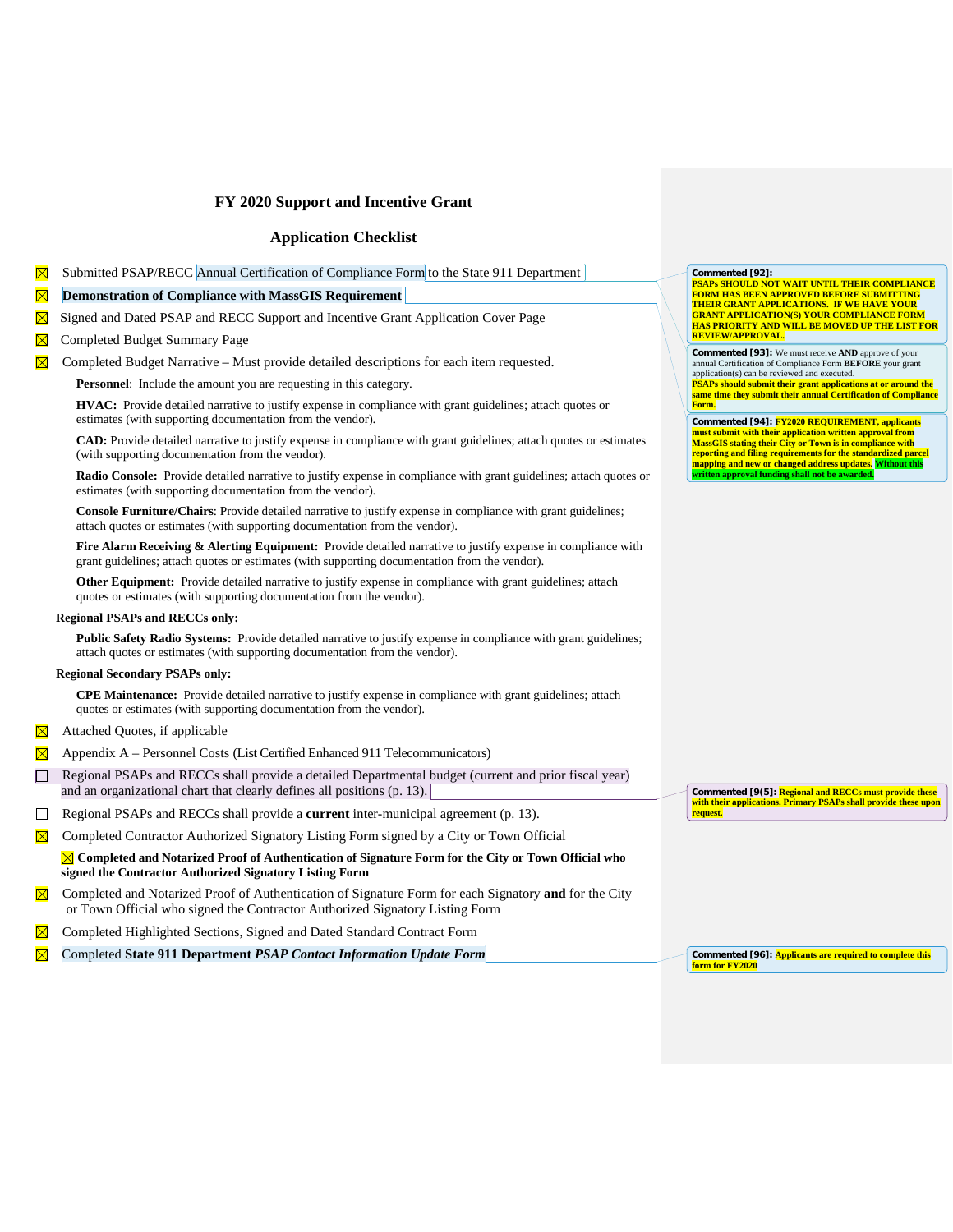# **DO NOT SUBMIT DOUBLE-SIDED APPLICATIONS**

**OR** 

# **INCLUDE BLANK PAGES FOR WHICH NO FUNDING IS REQUESTED**

All applications with original signatures shall be submitted to:

**State 911 Department 151 Campanelli Drive, Suite A Middleborough, MA 02346**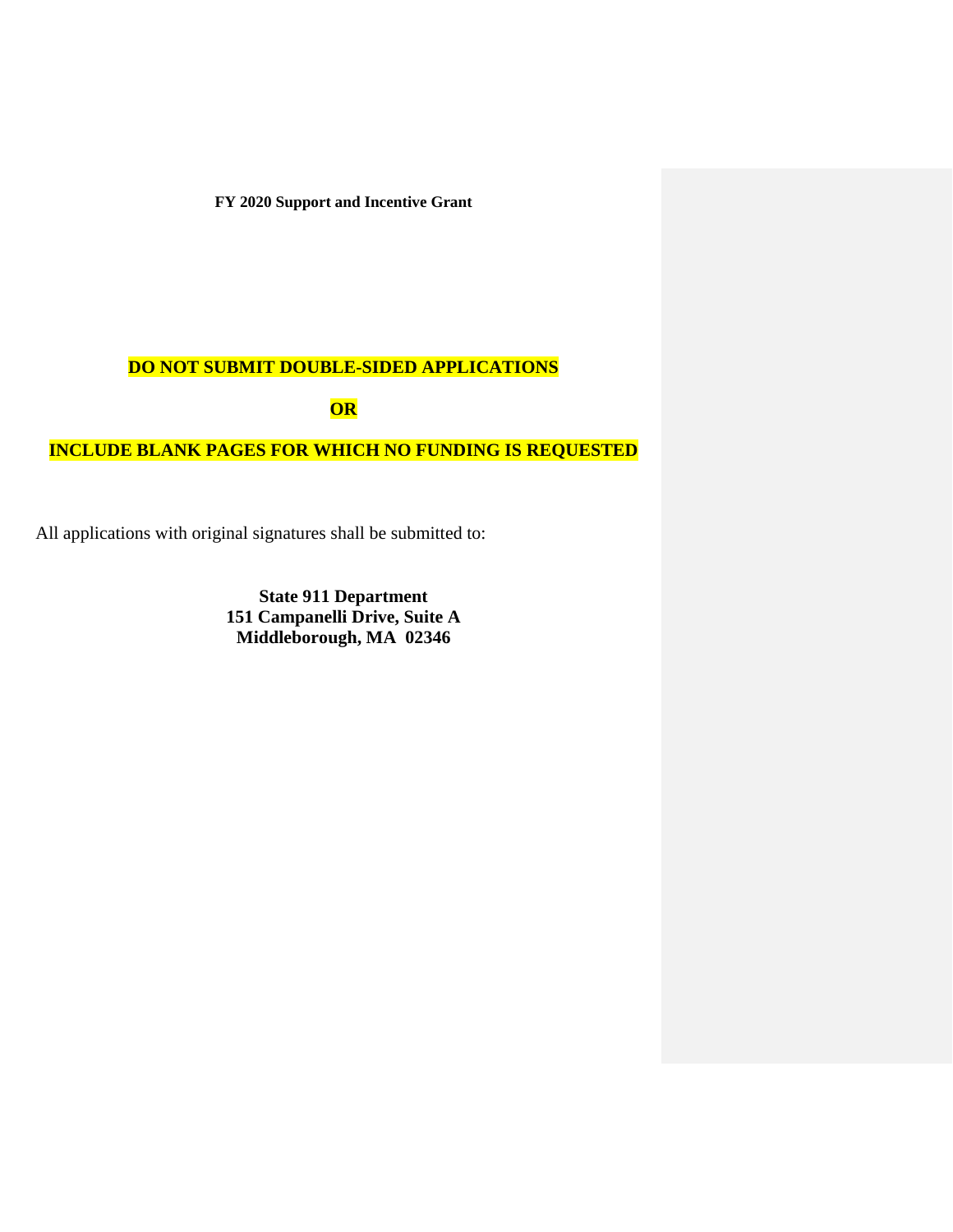*Type of PSAP: (please check one)*

 *Primary Regional Regional Secondary Regional Emergency Communication Center*

| <b>Name of City/Town/Municipality</b>      | <b>City of Anytown</b>           |
|--------------------------------------------|----------------------------------|
| Address                                    | <b>15 Main Street</b>            |
| City/Town/Zip                              | Anytown, MA 01234                |
| <b>Telephone Number</b>                    | 617-555-1234                     |
| <b>Fax Number</b>                          | 617-555-4321                     |
| Website                                    | www.anytown.org                  |
| <b>Name of Applicant</b>                   | <b>Anytown Police Department</b> |
| <b>Name /Title of Authorized Signatory</b> | <b>Chief Shawn Grant</b>         |
| Address (if different from above)          | <b>25 Police Street</b>          |
| <b>Telephone Number</b>                    | 617-555-1212                     |
| Fax Number                                 | 617-555-1213                     |
| Email Address                              | Chief@anytownpd.org              |
| Name & Title of Program/Contract Manager   | <b>Kyle Sampson, Lieutenant</b>  |
| <b>Telephone Number</b>                    | 617-555-1214                     |
| Fax Number                                 | 617-555-1213                     |
| Email Address                              | ksampson@anytownpd.org           |
|                                            |                                  |

# **Total Grant Program funds requested: \$ 64,152.00**

### **5Goal and Desired Outcome**

Through its submission of this application to the State 911 Department, the applying governmental entity affirms that the primary goal of the State 911 Department PSAP and RECC Support and Incentive Grant Program is to assist PSAPs and RECCs in providing enhanced 911 service and to foster the development of regional PSAPs, regional secondary PSAPs and RECCs.

**6** *Sign below to acknowledge having read and agreed to the grant conditions and reporting requirements listed in*  **.** *the application packet.* 

*Signed under the penalties of perjury this 15 day of July , 20 19.*



**ORIGINAL SIGNATURE OF AUTHORIZING SIGNATORY**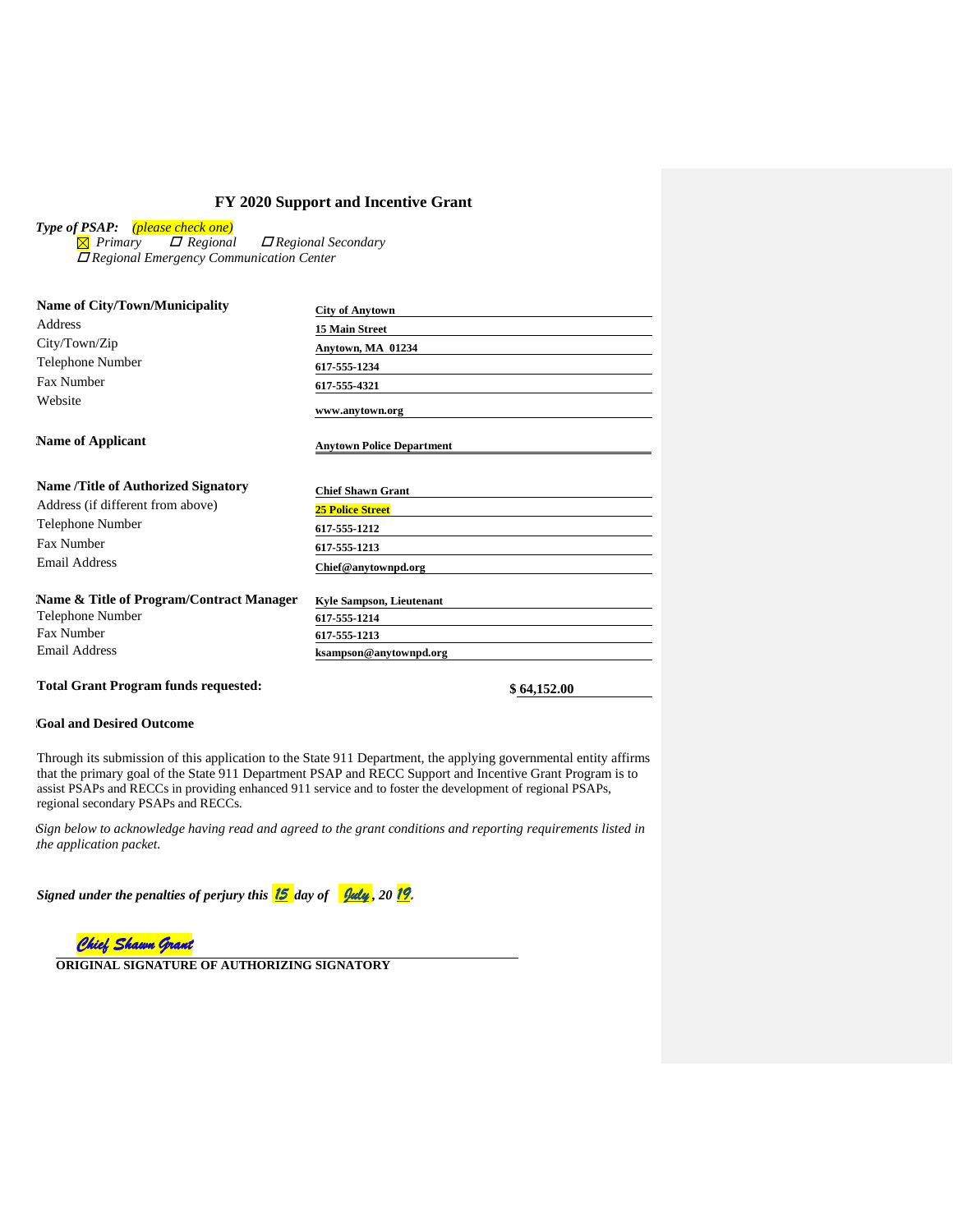# **BUDGET SUMMARY**

| Primary PSAP, Regional PSAP, Regional Secondary PSAP, & RECC                                     |               |  |  |  |
|--------------------------------------------------------------------------------------------------|---------------|--|--|--|
| <b>CATEGORY</b>                                                                                  | <b>AMOUNT</b> |  |  |  |
| A. Enhanced 911 Telecommunicator Personnel Costs                                                 | \$15,317.11   |  |  |  |
| B. Heat, Ventilation, Air Conditioning, and Other<br><b>Environmental Control Equipment</b>      | \$            |  |  |  |
| C. Computer-Aided Dispatch Systems                                                               | \$39,155.00   |  |  |  |
| D. Radio Console                                                                                 | \$            |  |  |  |
| E. Console Furniture and Dispatcher Chairs                                                       | \$1,540.00    |  |  |  |
| F. Fire Alarm Receiving and Alerting Equipment<br>Associated with Providing Enhanced 911 Service | \$            |  |  |  |
| G. Other Equipment                                                                               | \$8,139.89    |  |  |  |
| <b>TOTAL*</b>                                                                                    | \$64,152.00   |  |  |  |

\*Total amount must exactly match amount requested on application page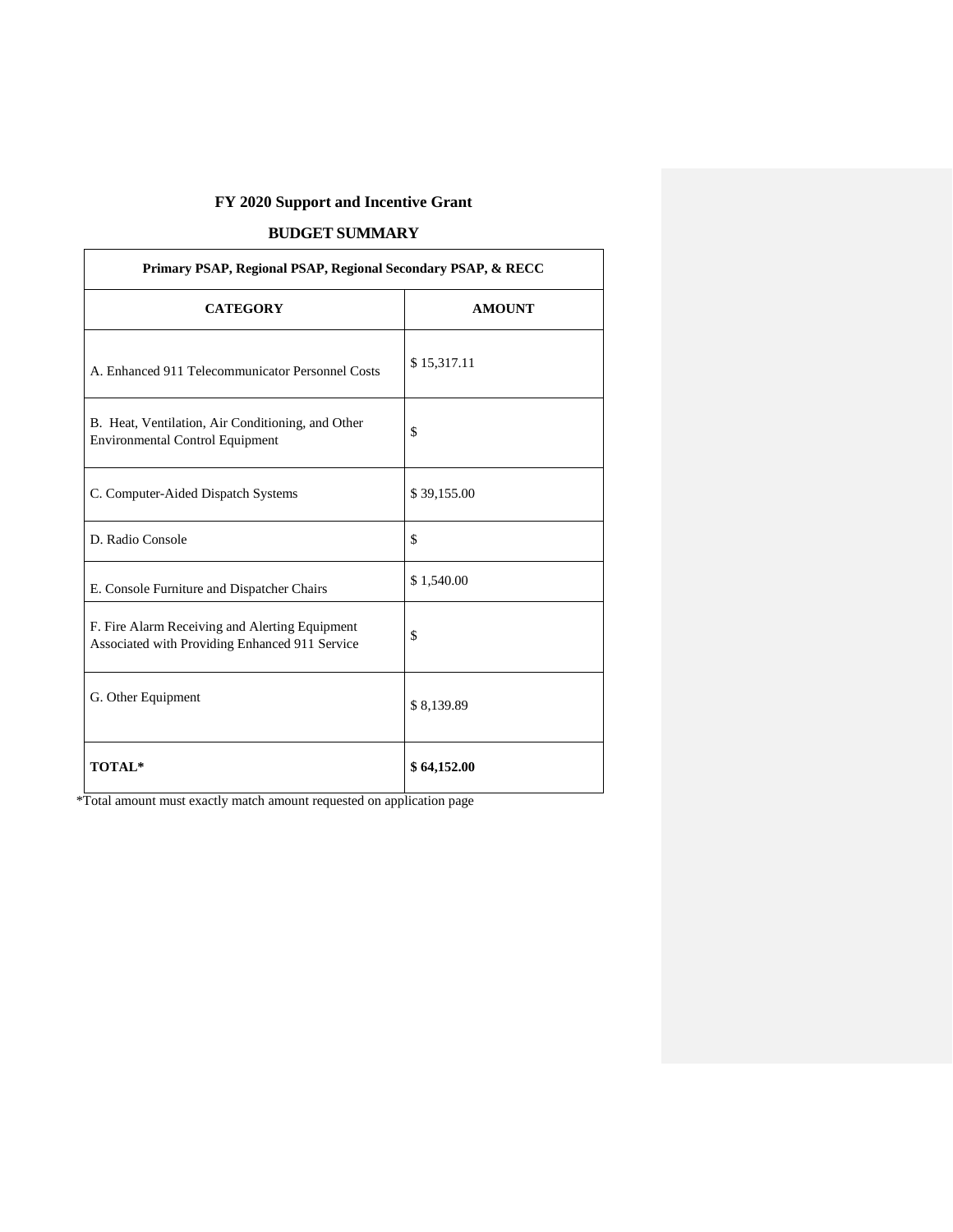### **PRIMARY PSAP, REGIONAL PSAP, REGIONAL SECONDARY PSAP, & RECC DETAIL NARRATIVE**

**Please make sure that every item listed in the above Budget Worksheet is listed in below narrative with a detailed description including category of item, price per unit, quantity, brand, model and any other pertinent and available information. Please include any and all quotes to support the budget narrative. For personnel costs, complete Appendix A – Personnel Costs Form. Please use additional pages if needed.**

**A. Enhanced 911 Telecommunicator Personnel Costs** – to defray the costs of salary for enhanced 911 telecommunicator personnel, including enhanced 911 telecommunicators who are emergency communications dispatchers or supervisors. In order to be eligible for such funding, a grantee shall show that the personnel costs to be reimbursed: (1) cover only personnel who are trained and certified as an enhanced 911 telecommunicator in accordance with the requirements of the State 911 Department, or are in the process of obtaining such certification, in accordance with the requirements of the State 911 Department; and (2) except as otherwise approved by the State 911 Department, are solely for hours in which such personnel are working in the capacity of an enhanced 911 telecommunicator as their primary job function. Reimbursement may be allowed for straight time costs for on the job training for new telecommunicators who are in the process of obtaining certification as an enhanced 911 telecommunicator, in accordance with the requirements of the State 911 Department. Reimbursement for personnel costs related to training may be allowed only for training courses that have been approved by the State 911 Department under the Fiscal Year 2020 State 911 Department Training Grant, or with the prior written approval of the State 911 Department. Reimbursement for personnel costs for individuals who have other primary job duties not directly related to enhanced 911 service, such as firefighters or police officers who may occasionally be assigned PSAP enhanced 911 telecommunicator duty, may be allowed only for the documented hours in which the employee is acting primarily in the capacity of an enhanced 911 telecommunicator. For example, if a police officer or firefighter is assigned to work as an enhanced 911 telecommunicator 1 day a week, funding from these grants may only be used to cover the portion of such firefighter or police officer's salary for the 1 day a week that he or she is assigned to enhanced 911 telecommunicator duty. Funding awarded through these grants shall be assigned to specific identified personnel, and the funding shall be applied to the personnel costs associated with such specific identified personnel.

All wage reimbursements authorized under this Program shall be allocated by the grantee in adherence with applicable collective bargaining agreements. However, the State 911 Department is not bound by or required to adhere to grantee collective bargaining agreements when determining allocations or reimbursements.

Attach Appendix A

**Total Category A**

**\$ 15,317.11**

**B. Heat, Ventilation, Air Conditioning and Other Environmental Control Equipment –** to defray costs associated with the acquisition and maintenance of heat, ventilation and air-conditioning equipment and other environmental control equipment. Such funds may only be used to purchase, install, replace, maintain, operate and/or upgrade such equipment used in the physical space used for the provision of enhanced 911 service.

**B.** Heat, Ventilation, Air Conditioning and Other Environmental Control Equipment

Description:

Vendor:

Attach Quote and mark with letter B

Total Category B  $\left| \begin{array}{c} \S \end{array} \right|$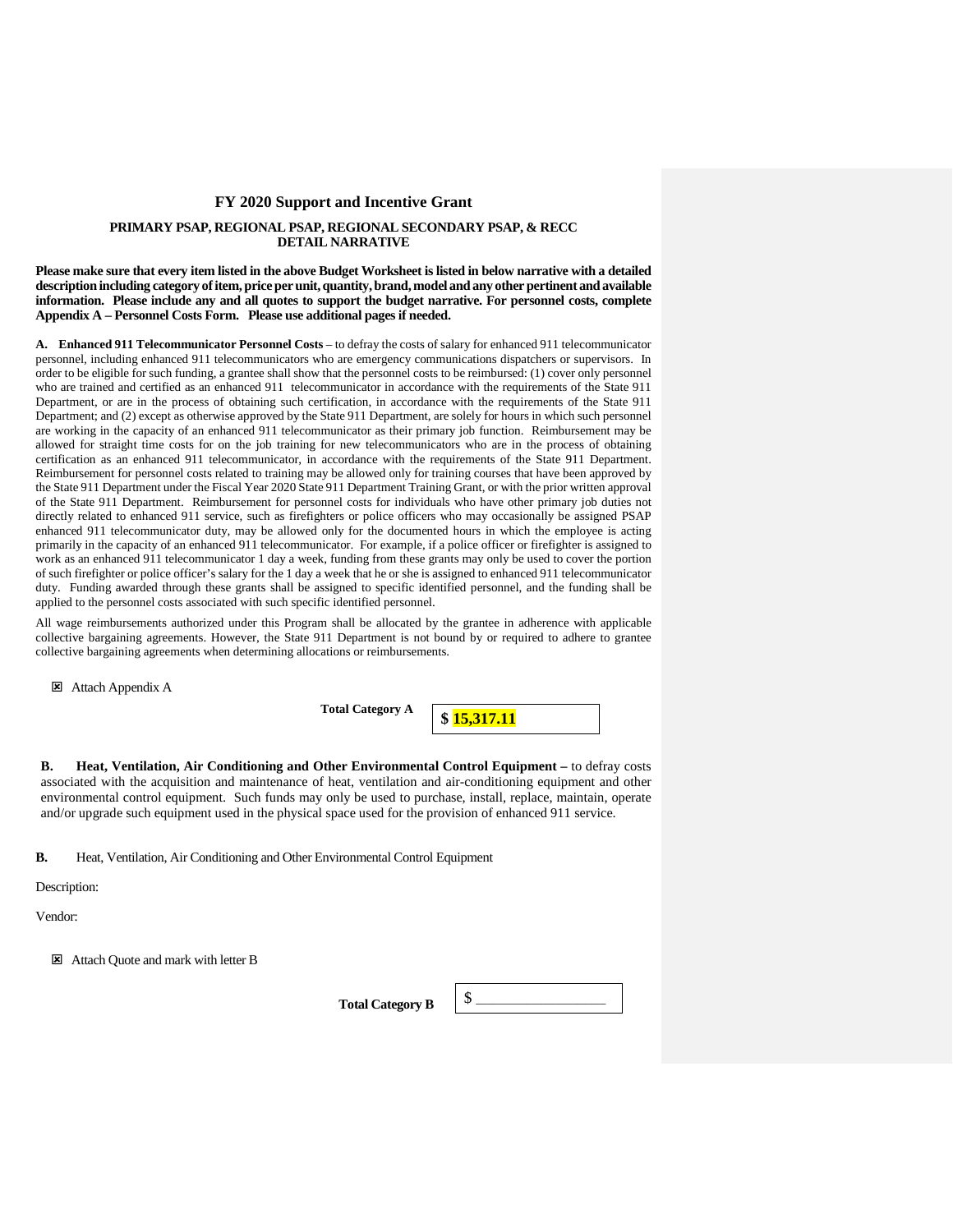**Please make sure that every item listed in the above Budget Worksheet is listed in below narrative with a detailed description including category of item, price per unit, quantity, brand, model and any other pertinent and available information. Please include any and all quotes to support the budget narrative. Please use additional pages if needed.**

**C. Computer-aided Dispatch Systems –** to defray costs associated with the purchase, installation, replacement, maintenance and/or upgrade of CAD hardware and software used by emergency communication dispatchers, call takers, and 911 operators in primary PSAPs, regional PSAPs, regional secondary PSAPs, and RECCs to initiate public safety calls for service and dispatch, and to maintain the status of responding resources in the field. Funds may be used for mobile devices that are linked to a CAD system. Primary PSAPs may not use funding for records management systems, whether or not part of a CAD system. Regional PSAPs and RECCs may apply for funding for records management systems.

#### **C.** Computer-aided Dispatch Systems

**Description:** Purchase three (3) Panasonic CF-31 Toughbook MDTs, installation, keyboards, mounts, plus shipping and handling. The Mobile Data Terminals are for three new Police Cruisers the City of Anytown has purchased. To be used for interactive dispatching between the CAD 911 Dispatcher and the patrol vehicles. \$4,666.00 per unit  $x = 3$ \$13,998.00

**Are the requested items linked to CAD? Yes**

**Where will the requested items be located? City of Anytown new Police Cruisers**

### **What will be displayed on monitors, if requested? CAD**

**Vendor:** Patrol PC

**Description:** Delphi Technology Solutions, Inc. annual Network Support and IT Services contract directly related to enhance and maintain the Computer-Aided Dispatch Systems. \$25,157.00 for 11 months of the contract at \$2,287/month.

**Are the requested items linked to CAD? Yes**

**Where will the requested items be located? N/A**

**What will be displayed on monitors, if requested? N/A**

**Vendor:** SHI

**<sup>** $\boxtimes$ **</sup> Attach Quotes and mark with letter C** 

**Total Category C** 

**\$39,155.00**

**D. Radio Consoles** – to defray costs associated with the purchase, installation, replacement, maintenance, and/or upgrade of radio consoles to be used at primary PSAPs, regional PSAPs, regional secondary PSAPs, and RECCs. Such funds may only be used to purchase, install, replace, maintain, and/or upgrade such radio consoles used in the physical space used for the provision of enhanced 911 service. All radio consoles shall comply with SIEC special conditions, as may be amended from time to time. The SIEC special conditions are available at: [http://www.mass.gov/eopss/docs/ogr/homesec/sd-siecs-pecialconditionsradiofrequenciesdec09.pdf.](http://www.mass.gov/eopss/docs/ogr/homesec/sd-siecs-pecialconditionsradiofrequenciesdec09.pdf)

The State 911 Department will submit requests for such funding to the SIEC for review and confirmation that the requested item(s) comply with the SIEC special conditions. Questions relating to the SIEC special conditions should be directed to the SWIC who can be reached by email at **MA.SWIC@mass.gov**.

**D**. Radio Consoles

### **Description:**

**Vendor:**

□ Attach Quote and mark with letter D

**Total Category D** 



**Commented [97]:** Internal 2D Law Enforcement Imaging Scanners for MDT's are NOT eligible. Please review your vendor quote to ensure this item is NOT included.

**Commented [98]:** If the vendor bills you on a monthly basis for your request must be pro-rated for the number your annual contract, your request must<br>of months remaining in the grant cycle. Example: If you submit your grant application in December you would pro-rate the cost of the contract for the number of months remaining during that grant cycle =  $\sin(6)$  months.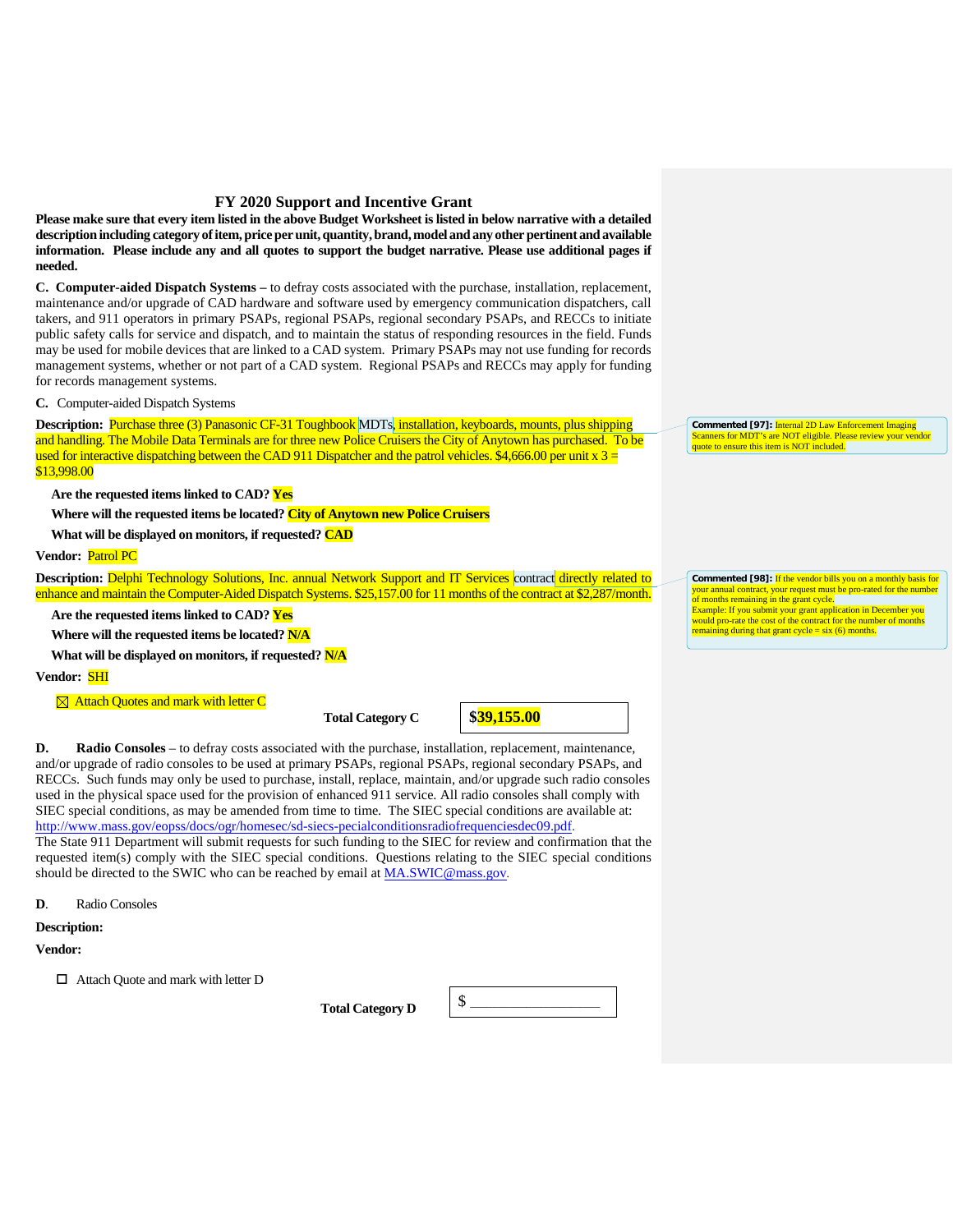**Please make sure that every item listed in the above Budget Worksheet is listed in below narrative with a detailed description including category of item, price per unit, quantity, brand, model and any other pertinent and available information. Please include any and all quotes to support the budget narrative. Please use additional pages if needed.**

**E. Console Furniture and Dispatcher Chairs** – to defray costs associated with the purchase, installation, replacement, maintenance, and/or upgrade of console furniture and dispatcher chairs necessary for enhanced 911 telecommunicators working at primary PSAPs, regional PSAPs, regional secondary PSAPs, and RECCs to perform their jobs effectively and in an ergonomically appropriate manner. Such funds may only be used to purchase, install, replace, maintain, and/or upgrade such console furniture and dispatcher chairs, including shelving, storage cabinets, and rotary resource files, used in the physical space used for the provision of enhanced 911 service.

**E**. Console Furniture and Dispatcher Chairs

**Description:** Purchase **one** high-back leather chair, ergonomically designed for 24/7 use to replace dispatcher chair that is no longer under warranty.

**Have you previously applied for funding for dispatcher chairs? Yes If so, what year? 2013 Are they under warranty? No Vendor:** Console Furniture, Inc.

 $\boxtimes$  **Attach Quote and mark with letter E** 

**Total Category E** 



**F. Fire Alarm Receiving and Alerting Equipment Associated with Providing Enhanced 911 Service** – to defray costs associated with the purchase, installation, replacement, maintenance, and/or update of fire alarm receiving and alerting equipment used at primary PSAPs, regional PSAPs, regional secondary PSAPs, and RECCs. Funding may be used to purchase, install, replace, maintain, and/or update systems used by such PSAPs to alert remote station personnel of emergency responses, including hardware and components installed within remote station locations. Funding for street or structure based cable or radio fire alarm boxes and related hardware is not permitted.

**F**. Fire Alarm Receiving and Alerting Equipment Associated with Providing Enhanced 911 Service

### **Description:**

### **Vendor:**

□ Attach Quote and mark with letter F

**Total Category F** 

\$ \_\_\_\_\_\_\_\_\_\_\_\_\_\_\_\_\_\_\_\_\_\_\_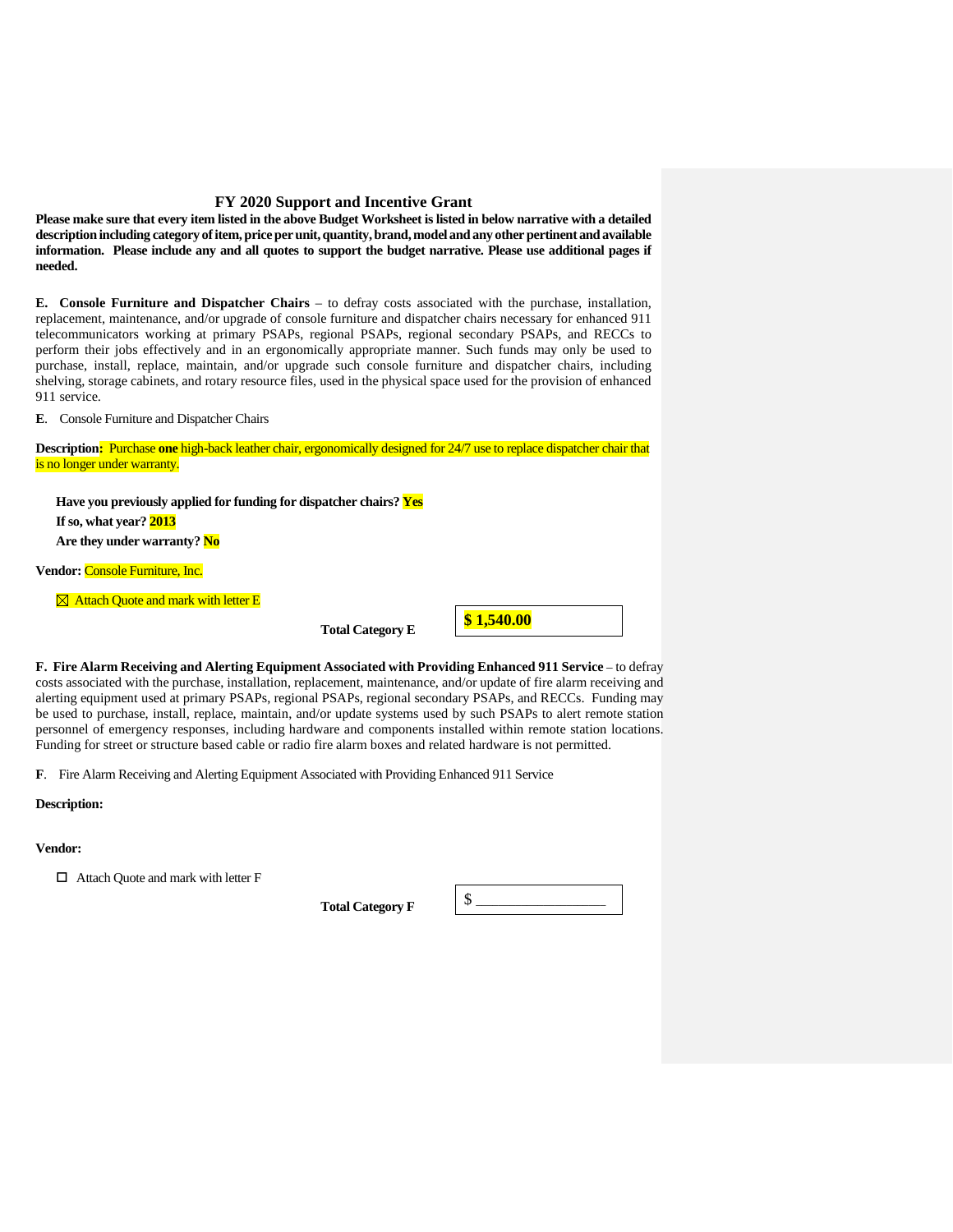**Please make sure that every item listed in the above Budget Worksheet is listed in below narrative with a detailed description including category of item, price per unit, quantity, brand, model and any other pertinent and available information. Please include any and all quotes to support the budget narrative. Please use additional pages if needed.**

**G. Other Equipment and Related Maintenance Associated with Providing Enhanced 911 Service** – to defray costs associated with the purchase, installation, replacement, and/or maintenance of other equipment used in the physical space used for the provision of enhanced 911 service, except as otherwise approved by the State 911 Department, based on supporting documentation that the physical space used for the provision of enhanced 911 service is inadequate to house the equipment, or except as otherwise approved by the State 911 Department based on supporting documentation. Funding may be used for, but is not limited to: support technology (such as printers, headsets, and call recorders); supplies (such as disc and printer cartridges); hardware and support costs (excluding monthly recurring telephone service costs) for telephones; acoustic wall coverings; ESD-resistant flooring; lighting; and security equipment used for securing access to the PSAP to prevent entry by the public or unauthorized personnel.

**G.** Other Equipment and Related Maintenance Associated with Providing Enhanced 911 Service

### **Description:** Cannon RX301 Copier Lease for **11 months** at \$739.99 per month (August 1, 2019 – June 30, 2020)

**Please include use and location for each of the requested item(s).** Copier is located in the Dispatch Center and is used solely by the Center's staff to print/copy documents, schedules, Q/A reports, etc.

**Vendor:** Cannon, Inc.

**<sup>** $\boxtimes$ **</sup> Attach Quote and mark with letter G** 

**Total Category G** 

**\$ 8,139.89**

REMINDER: Disposal of Equipment Purchased with Grant Funding: Grantees may replace and/or dispose of equipment purchased with funds under the State 911 Department grant programs only if such equipment has reached the end of its useful life, in accordance with the manufacturer's warranty or industry expected useful life, whichever is longer. Disposal shall be incompliance with municipal guidelines, and equipment may be transferred to public entities for public municipal purposes only.

**All goods and/or services shall be received on or before June 30, 2020 to be eligible for reimbursement under the Fiscal Year 2020 State 911 Department Public Safety Answering Point and Regional Emergency Communication Center Support and Incentive Grant.**

**Commented [99]:** If you are billed on a monthly basis by the vendor, your request must be pro-rated. Example: If you submit your grant application in December you would pro-rate the cost of the lease for the number of mon remaining during the grant cycle =  $six(6)$  months.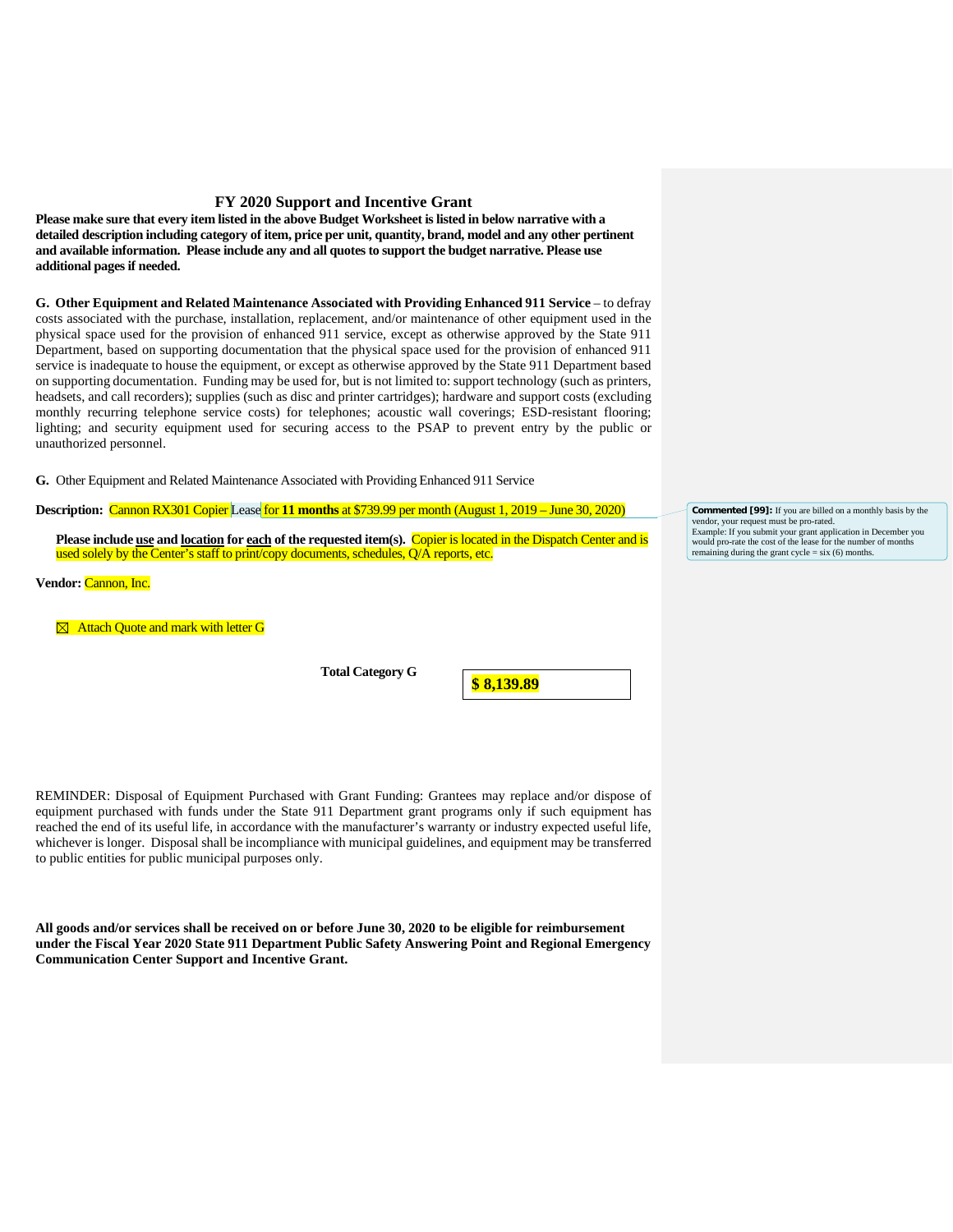### **FY 2020 Support and Incentive Grant** *COMMONWEALTH OF MASSACHUSETTS ~ STANDARD CONTRACT FORM*

This form is jointly issued and published by th[e Executive Office for Administration and Finance \(ANF\),](http://www.mass.gov/eoaf) the [Office of the Comptroller \(CTR\)](http://www.mass.gov/osc) and

th[e Operational Services Division \(OSD\)](http://www.mass.gov/osd) as the default contract for all Commonwealth Departments when another form is not prescribed by regulation or policy. Any changes to the official printed language of this form shall be void. Additional non-conflicting terms may be added by Attachment. Contractors may not require any serve that the state of the state of the state of the st [www.mass.gov/osd](http://www.mass.gov/osd) under OSD Forms.

<span id="page-9-0"></span>

| <b>CONTRACTOR LEGAL NAME:</b> City of Anytown                                                                                                                                                                                                                                                                                                                                                                                                                                                                                                                                                                                                                                                                                                                                                                                                                                                                                                                                                                                                                                                                                                                                                                                                                                                                                                                                                                                                                                                                                                   | <b>COMMONWEALTH DEPARTMENT NAME: State 911 Department</b>                                                                                                                                                                                                                                                                                                                                                                                                                                                                | Commented [910]: Name of City or Town                                                                         |  |  |
|-------------------------------------------------------------------------------------------------------------------------------------------------------------------------------------------------------------------------------------------------------------------------------------------------------------------------------------------------------------------------------------------------------------------------------------------------------------------------------------------------------------------------------------------------------------------------------------------------------------------------------------------------------------------------------------------------------------------------------------------------------------------------------------------------------------------------------------------------------------------------------------------------------------------------------------------------------------------------------------------------------------------------------------------------------------------------------------------------------------------------------------------------------------------------------------------------------------------------------------------------------------------------------------------------------------------------------------------------------------------------------------------------------------------------------------------------------------------------------------------------------------------------------------------------|--------------------------------------------------------------------------------------------------------------------------------------------------------------------------------------------------------------------------------------------------------------------------------------------------------------------------------------------------------------------------------------------------------------------------------------------------------------------------------------------------------------------------|---------------------------------------------------------------------------------------------------------------|--|--|
| and d/b/a): Anytown Police Department                                                                                                                                                                                                                                                                                                                                                                                                                                                                                                                                                                                                                                                                                                                                                                                                                                                                                                                                                                                                                                                                                                                                                                                                                                                                                                                                                                                                                                                                                                           | <b>MMARS Department Code: EPS</b>                                                                                                                                                                                                                                                                                                                                                                                                                                                                                        |                                                                                                               |  |  |
| egal Address: (W-9, W-4,T&C): 15 Main Street, Anytown, MA 01234                                                                                                                                                                                                                                                                                                                                                                                                                                                                                                                                                                                                                                                                                                                                                                                                                                                                                                                                                                                                                                                                                                                                                                                                                                                                                                                                                                                                                                                                                 | Business Mailing Address: 151 Campanelli Drive, Suite A, Middleborough, MA 02346                                                                                                                                                                                                                                                                                                                                                                                                                                         | Commented [911]: Legal Address of City/Town Hall                                                              |  |  |
| <u>ontract Manager</u> : Lieutenant Kyle Sampson                                                                                                                                                                                                                                                                                                                                                                                                                                                                                                                                                                                                                                                                                                                                                                                                                                                                                                                                                                                                                                                                                                                                                                                                                                                                                                                                                                                                                                                                                                | <b>Billing Address (if different):</b>                                                                                                                                                                                                                                                                                                                                                                                                                                                                                   |                                                                                                               |  |  |
| Mail: ksampson@anytownpd.org                                                                                                                                                                                                                                                                                                                                                                                                                                                                                                                                                                                                                                                                                                                                                                                                                                                                                                                                                                                                                                                                                                                                                                                                                                                                                                                                                                                                                                                                                                                    | <b>Contract Manager: Cindy Reynolds</b>                                                                                                                                                                                                                                                                                                                                                                                                                                                                                  |                                                                                                               |  |  |
| hone: 617-555-1214<br>Fax: 617-555-1213                                                                                                                                                                                                                                                                                                                                                                                                                                                                                                                                                                                                                                                                                                                                                                                                                                                                                                                                                                                                                                                                                                                                                                                                                                                                                                                                                                                                                                                                                                         | E-Mail: 911DeptGrants@mass.gov                                                                                                                                                                                                                                                                                                                                                                                                                                                                                           |                                                                                                               |  |  |
| Contractor Vendor Code: VC6000190000                                                                                                                                                                                                                                                                                                                                                                                                                                                                                                                                                                                                                                                                                                                                                                                                                                                                                                                                                                                                                                                                                                                                                                                                                                                                                                                                                                                                                                                                                                            | Phone: 508-821-7299<br>Fax: 508-947-1452                                                                                                                                                                                                                                                                                                                                                                                                                                                                                 | <b>Commented [912]:</b> If you do not know your city or towns                                                 |  |  |
| Vendor Code Address ID (e.g. "AD001"): AD 001                                                                                                                                                                                                                                                                                                                                                                                                                                                                                                                                                                                                                                                                                                                                                                                                                                                                                                                                                                                                                                                                                                                                                                                                                                                                                                                                                                                                                                                                                                   | MMARS Doc ID(s): CT EPS SUPG                                                                                                                                                                                                                                                                                                                                                                                                                                                                                             | Vendor Code, leave it blank and we will fill in this number for you.                                          |  |  |
| (Note: The Address Id Must be set up for EFT payments.)                                                                                                                                                                                                                                                                                                                                                                                                                                                                                                                                                                                                                                                                                                                                                                                                                                                                                                                                                                                                                                                                                                                                                                                                                                                                                                                                                                                                                                                                                         | RFR/Procurement or Other ID Number: FY20 SUPG                                                                                                                                                                                                                                                                                                                                                                                                                                                                            | Commented [913]: The Vendor Code Address ID is where the<br>city or towns Treasurer receives the EFT payment. |  |  |
| X NEW CONTRACT                                                                                                                                                                                                                                                                                                                                                                                                                                                                                                                                                                                                                                                                                                                                                                                                                                                                                                                                                                                                                                                                                                                                                                                                                                                                                                                                                                                                                                                                                                                                  | <b>CONTRACT AMENDMENT</b>                                                                                                                                                                                                                                                                                                                                                                                                                                                                                                |                                                                                                               |  |  |
| PROCUREMENT OR EXCEPTION TYPE: (Check one option only)                                                                                                                                                                                                                                                                                                                                                                                                                                                                                                                                                                                                                                                                                                                                                                                                                                                                                                                                                                                                                                                                                                                                                                                                                                                                                                                                                                                                                                                                                          | Enter Current Contract End Date Prior to Amendment:<br>$20$ .                                                                                                                                                                                                                                                                                                                                                                                                                                                            | Commented [914]: Current grant contract                                                                       |  |  |
| Statewide Contract (OSD or an OSD-designated Department)                                                                                                                                                                                                                                                                                                                                                                                                                                                                                                                                                                                                                                                                                                                                                                                                                                                                                                                                                                                                                                                                                                                                                                                                                                                                                                                                                                                                                                                                                        | Enter Amendment Amount: \$<br>. (or "no change")                                                                                                                                                                                                                                                                                                                                                                                                                                                                         |                                                                                                               |  |  |
| Collective Purchase (Attach OSD approval, scope, budget)<br>X Department Procurement (includes State or Federal grants 815 CMR 2.00)                                                                                                                                                                                                                                                                                                                                                                                                                                                                                                                                                                                                                                                                                                                                                                                                                                                                                                                                                                                                                                                                                                                                                                                                                                                                                                                                                                                                            | <b>AMENDMENT TYPE:</b> (Check one option only. Attach details of Amendment changes.)<br>Amendment to Scope or Budget (Attach updated scope and budget)                                                                                                                                                                                                                                                                                                                                                                   |                                                                                                               |  |  |
| (Attach RFR and Response or other procurement supporting documentation)                                                                                                                                                                                                                                                                                                                                                                                                                                                                                                                                                                                                                                                                                                                                                                                                                                                                                                                                                                                                                                                                                                                                                                                                                                                                                                                                                                                                                                                                         | <b>Interim Contract</b> (Attach justification for Interim Contract and updated scope/budget)                                                                                                                                                                                                                                                                                                                                                                                                                             |                                                                                                               |  |  |
| <b>Emergency Contract</b> (Attach justification for emergency, scope, budget)<br>Contract Employee (Attach Employment Status Form, scope, budget)                                                                                                                                                                                                                                                                                                                                                                                                                                                                                                                                                                                                                                                                                                                                                                                                                                                                                                                                                                                                                                                                                                                                                                                                                                                                                                                                                                                               | <b>Contract Employee</b> (Attach any updates to scope or budget)                                                                                                                                                                                                                                                                                                                                                                                                                                                         |                                                                                                               |  |  |
| Legislative/Legal or Other: (Attach authorizing language/justification, scope and                                                                                                                                                                                                                                                                                                                                                                                                                                                                                                                                                                                                                                                                                                                                                                                                                                                                                                                                                                                                                                                                                                                                                                                                                                                                                                                                                                                                                                                               | Legislative/Legal or Other: (Attach authorizing language/justification and updated                                                                                                                                                                                                                                                                                                                                                                                                                                       |                                                                                                               |  |  |
| budget)                                                                                                                                                                                                                                                                                                                                                                                                                                                                                                                                                                                                                                                                                                                                                                                                                                                                                                                                                                                                                                                                                                                                                                                                                                                                                                                                                                                                                                                                                                                                         | scope and budget)                                                                                                                                                                                                                                                                                                                                                                                                                                                                                                        |                                                                                                               |  |  |
| The following COMMONWEALTH TERMS AND CONDITIONS (T&C) has been executed, filed with CTR and is incorporated by reference into this Contract.                                                                                                                                                                                                                                                                                                                                                                                                                                                                                                                                                                                                                                                                                                                                                                                                                                                                                                                                                                                                                                                                                                                                                                                                                                                                                                                                                                                                    |                                                                                                                                                                                                                                                                                                                                                                                                                                                                                                                          |                                                                                                               |  |  |
| X Commonwealth Terms and Conditions Commonwealth Terms and Conditions For Human and Social Services                                                                                                                                                                                                                                                                                                                                                                                                                                                                                                                                                                                                                                                                                                                                                                                                                                                                                                                                                                                                                                                                                                                                                                                                                                                                                                                                                                                                                                             |                                                                                                                                                                                                                                                                                                                                                                                                                                                                                                                          |                                                                                                               |  |  |
| in the state accounting system by sufficient appropriations or other non-appropriated funds, subject to intercept for Commonwealth owed debts under 815 CMR 9.00.                                                                                                                                                                                                                                                                                                                                                                                                                                                                                                                                                                                                                                                                                                                                                                                                                                                                                                                                                                                                                                                                                                                                                                                                                                                                                                                                                                               | COMPENSATION: (Check ONE option): The Department certifies that payments for authorized performance accepted in accordance with the terms of this Contract will be supported                                                                                                                                                                                                                                                                                                                                             |                                                                                                               |  |  |
| Rate Contract (No Maximum Obligation. Attach details of all rates, units, calculations, conditions or terms and any changes if rates or terms are being amended.)                                                                                                                                                                                                                                                                                                                                                                                                                                                                                                                                                                                                                                                                                                                                                                                                                                                                                                                                                                                                                                                                                                                                                                                                                                                                                                                                                                               |                                                                                                                                                                                                                                                                                                                                                                                                                                                                                                                          |                                                                                                               |  |  |
| Maximum Obligation Contract Enter Total Maximum Obligation for total duration of this Contract (or new Total if Contract is being amended). \$ 64,152.00.<br>X.                                                                                                                                                                                                                                                                                                                                                                                                                                                                                                                                                                                                                                                                                                                                                                                                                                                                                                                                                                                                                                                                                                                                                                                                                                                                                                                                                                                 |                                                                                                                                                                                                                                                                                                                                                                                                                                                                                                                          |                                                                                                               |  |  |
| (subsequent payments scheduled to support standard EFT 45 day payment cycle. See Prompt Pay Discounts Policy.)                                                                                                                                                                                                                                                                                                                                                                                                                                                                                                                                                                                                                                                                                                                                                                                                                                                                                                                                                                                                                                                                                                                                                                                                                                                                                                                                                                                                                                  | PROMPT PAYMENT DISCOUNTS (PPD): Commonwealth payments are issued through EFT 45 days from invoice receipt. Contractors requesting accelerated payments must identify<br>a PPD as follows: Payment issued within 10 days _% PPD; Payment issued within 15 days _% PPD; Payment issued within 20 days _% PPD; Payment issued within 30 days<br>% PPD. If PPD percentages are left blank, identify reason: X_agree to standard 45 day cycle _ statutory/legal or Ready Payments (G.L. c. 29, § 23A); _ only initial payment |                                                                                                               |  |  |
| performance or what is being amended for a Contract Amendment. Attach all supporting documentation and justifications.) For disbursement of funds under the State 911<br>Department FY 2020 Public Safety Answering Point and Regional Emergency Communication Center Support and Incentive Grant as authorized and awarded in<br>compliance with program guidelines and grantee's approved application.                                                                                                                                                                                                                                                                                                                                                                                                                                                                                                                                                                                                                                                                                                                                                                                                                                                                                                                                                                                                                                                                                                                                        | BRIEF DESCRIPTION OF CONTRACT PERFORMANCE or REASON FOR AMENDMENT: (Enter the Contract title, purpose, fiscal year(s) and a detailed description of the scope of                                                                                                                                                                                                                                                                                                                                                         |                                                                                                               |  |  |
| ANTICIPATED START DATE: (Complete ONE option only) The Department and Contractor certify for this Contract, or Contract Amendment, that Contract obligations:                                                                                                                                                                                                                                                                                                                                                                                                                                                                                                                                                                                                                                                                                                                                                                                                                                                                                                                                                                                                                                                                                                                                                                                                                                                                                                                                                                                   |                                                                                                                                                                                                                                                                                                                                                                                                                                                                                                                          | <b>Commented [915]:</b> Before filling out the contract, ensure it is<br>for the current grant cycle.         |  |  |
| X 1. may be incurred as of the Effective Date (latest signature date below) and no obligations have been incurred prior to the Effective Date.                                                                                                                                                                                                                                                                                                                                                                                                                                                                                                                                                                                                                                                                                                                                                                                                                                                                                                                                                                                                                                                                                                                                                                                                                                                                                                                                                                                                  |                                                                                                                                                                                                                                                                                                                                                                                                                                                                                                                          |                                                                                                               |  |  |
| 2. may be incurred as of                                                                                                                                                                                                                                                                                                                                                                                                                                                                                                                                                                                                                                                                                                                                                                                                                                                                                                                                                                                                                                                                                                                                                                                                                                                                                                                                                                                                                                                                                                                        | . 20 ___ a date LATER than the <i>Effective Date</i> below and no obligations have been incurred prior to the <i>Effective Date</i> .                                                                                                                                                                                                                                                                                                                                                                                    |                                                                                                               |  |  |
|                                                                                                                                                                                                                                                                                                                                                                                                                                                                                                                                                                                                                                                                                                                                                                                                                                                                                                                                                                                                                                                                                                                                                                                                                                                                                                                                                                                                                                                                                                                                                 | 30 at be Effective Date are U.C. a date PRIOR to the Effective Date below, and the parties agree that payments for any obligations incurred prior to the Effective Date are<br>authorized to be made either as settlement payments or as authorized reimbursement payments, and that the details and circumstances of all obligations under this Contract are                                                                                                                                                            |                                                                                                               |  |  |
| attached and incorporated into this Contract. Acceptance of payments forever releases the Commonwealth from further claims related to these obligations.                                                                                                                                                                                                                                                                                                                                                                                                                                                                                                                                                                                                                                                                                                                                                                                                                                                                                                                                                                                                                                                                                                                                                                                                                                                                                                                                                                                        |                                                                                                                                                                                                                                                                                                                                                                                                                                                                                                                          |                                                                                                               |  |  |
| CONTRACT END DATE: Contract performance shall terminate as of June 30, 2020 , with no new obligations being incurred after this date unless the Contract is properly amended,<br>provided that the terms of this Contract and performance expectations and obligations shall survive its termination for the purpose of resolving any claim or dispute, for completing any<br>negotiated terms and warranties, to allow any close out or transition performance, reporting, invoicing or final payments, or during any lapse between amendments                                                                                                                                                                                                                                                                                                                                                                                                                                                                                                                                                                                                                                                                                                                                                                                                                                                                                                                                                                                                 |                                                                                                                                                                                                                                                                                                                                                                                                                                                                                                                          |                                                                                                               |  |  |
| CERTIFICATIONS: Notwithstanding verbal or other representations by the parties, the "Effective Date" of this Contract or Amendment shall be the latest date that this Contract or Amendment has been<br>executed by an authorized signatory of the Contractor, the Department, or a later Contract or Amendment Start Date specified above, subject to any required approvals. The Contractor makes all certifications<br>required under the attached Contractor Certifications (incorporated by reference if not attached hereto) under the pains and penalties of perjury, agrees to provide any required documentation upon request to<br>support compliance, and agrees that all terms governing performance of this Contract and doing business in Massachusetts are attached or incorporated by reference herein according to the following hierarchy<br>of document precedence, the applicable Commonwealth Terms and Conditions, this Standard Contract Form including the Instructions and Contractor Certifications, the Request for Response (RFR) or other<br>solicitation, the Contractor's Response, and additional negotiated terms, provided that additional negotiated terms will take precedence over the relevant terms in the RFR and the Contractor's Response only if<br>made using the process outlined in 801 CMR 21.07, incorporated herein, provided that any amended RFR or Response terms result in best value, lower costs, or a more cost effective Contract.<br><b>AUTHORIZING SIGNATURE FOR THE CONTRACTOR:</b> |                                                                                                                                                                                                                                                                                                                                                                                                                                                                                                                          |                                                                                                               |  |  |
| <b>Shawn Crant</b><br>Date: 7/15/19                                                                                                                                                                                                                                                                                                                                                                                                                                                                                                                                                                                                                                                                                                                                                                                                                                                                                                                                                                                                                                                                                                                                                                                                                                                                                                                                                                                                                                                                                                             | Date:<br>(Signature and Date Must Be Handwritten At Time of Signature)                                                                                                                                                                                                                                                                                                                                                                                                                                                   |                                                                                                               |  |  |
| (Signature and Date Must Be Handwritten At Time of Signature)                                                                                                                                                                                                                                                                                                                                                                                                                                                                                                                                                                                                                                                                                                                                                                                                                                                                                                                                                                                                                                                                                                                                                                                                                                                                                                                                                                                                                                                                                   | Print Name: Frank Pozniak                                                                                                                                                                                                                                                                                                                                                                                                                                                                                                |                                                                                                               |  |  |
| Print Name: Shawn Grant<br><b>Print Title: Chief of Police</b>                                                                                                                                                                                                                                                                                                                                                                                                                                                                                                                                                                                                                                                                                                                                                                                                                                                                                                                                                                                                                                                                                                                                                                                                                                                                                                                                                                                                                                                                                  | Print Title: Executive Director                                                                                                                                                                                                                                                                                                                                                                                                                                                                                          |                                                                                                               |  |  |
|                                                                                                                                                                                                                                                                                                                                                                                                                                                                                                                                                                                                                                                                                                                                                                                                                                                                                                                                                                                                                                                                                                                                                                                                                                                                                                                                                                                                                                                                                                                                                 |                                                                                                                                                                                                                                                                                                                                                                                                                                                                                                                          |                                                                                                               |  |  |
|                                                                                                                                                                                                                                                                                                                                                                                                                                                                                                                                                                                                                                                                                                                                                                                                                                                                                                                                                                                                                                                                                                                                                                                                                                                                                                                                                                                                                                                                                                                                                 |                                                                                                                                                                                                                                                                                                                                                                                                                                                                                                                          |                                                                                                               |  |  |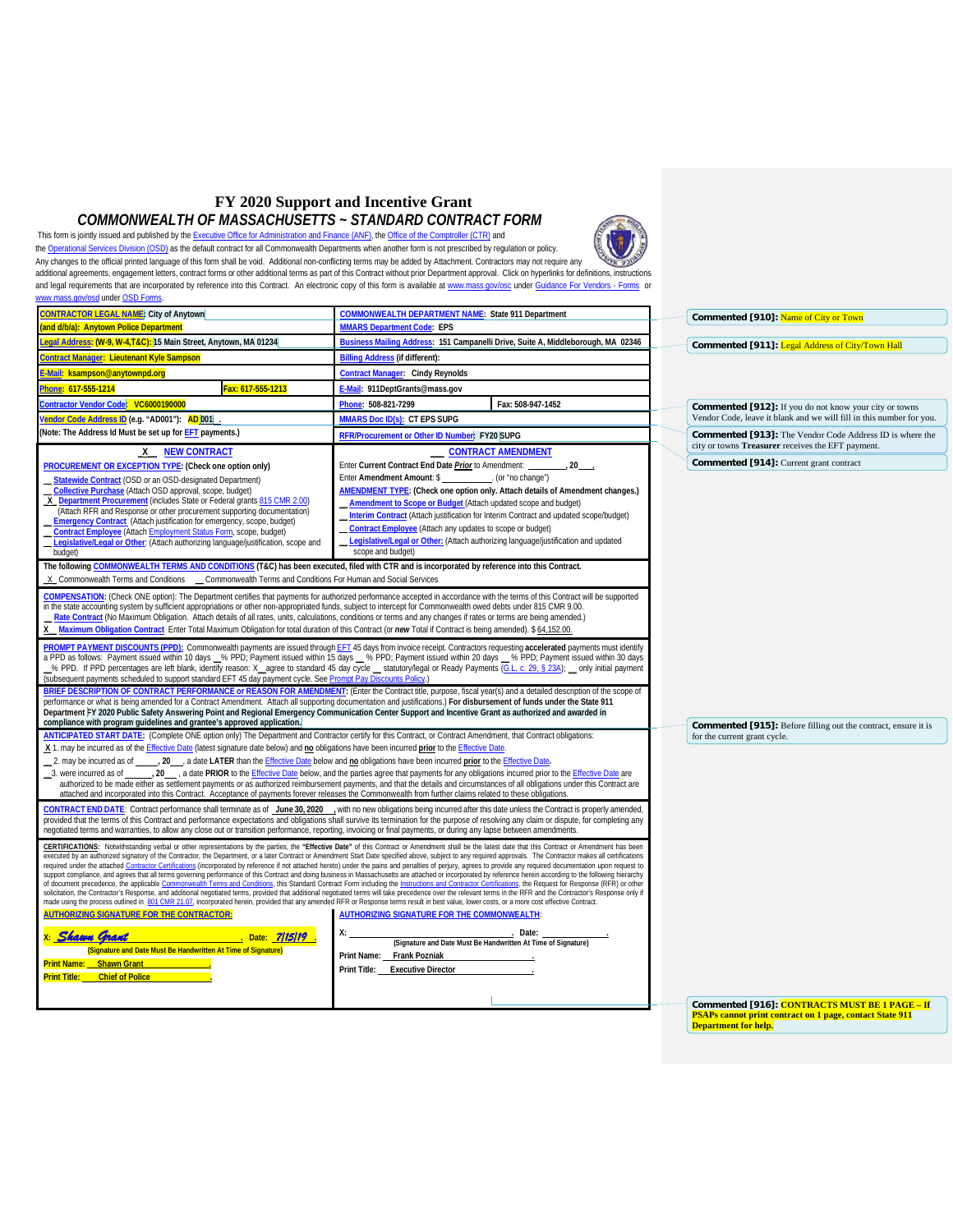### **FY 2020 Support and Incentive Grant COMMONWEALTH OF MASSACHUSETTS CONTRACTOR AUTHORIZED SIGNATORY LISTING**

### **Contractor Legal Name:** City of Anytown **Contractor Vendor/Customer Code:**

**INSTRUCTIONS:** Any Contractor (other than a sole-proprietor or an individual contractor) must provide a listing of individuals who are authorized as legal representatives of the Contractor who can sign contracts and other legally binding documents related to the contract on the Contractor's behalf. In addition to this listing, any state department may require additional proof of authority to sign contracts on behalf of the Contractor, or proof of authenticity of signature (a notarized signature that the Department can use to verify that the signature and date that appear on the Contract or other legal document was actually made by the Contractor's authorized signatory, and not by a representative, designee or other individual.)

#### **NOTICE***: Acceptance of any payment under a Contract or Grant shall operate as a waiver of any defense by the Contractor challenging the existence of a valid Contract due to an alleged lack of actual authority to execute the document by the signatory.*

For privacy purposes **DO NOT ATTACH** any documentation containing personal information, such as bank account numbers, social security numbers, driver's licenses, home addresses, social security cards or any other personally identifiable information that you do not want released as part of a public record. The Commonwealth reserves the right to publish the names and titles of authorized signatories of contractors.

| <b>AUTHORIZED SIGNATORY NAME</b> | TITLE                  |
|----------------------------------|------------------------|
|                                  |                        |
| <b>Shawn Grant</b>               | <b>Chief of Police</b> |
| <b>Kyle Sampson</b>              | Lieutenant             |
|                                  |                        |
|                                  |                        |
|                                  |                        |

**Commented [917]:** A community may list as many individuals as they deem necessary for effective management of the grant. The State 911 Department recommends at least two.

I certify that I am the President, Chief Executive Officer, Chief Fiscal Officer, Corporate Clerk or Legal Counsel for the Contractor and as an authorized officer of the Contractor I certify that the names of the individuals identified on this listing are current as of the date of execution below and that these individuals are authorized to sign contracts and other legally binding documents related to contracts with the Commonwealth of Massachusetts on behalf of the Contractor. I understand and agree that the Contractor has a duty to ensure that this listing is immediately updated and communicated to any state department with which the Contractor does business whenever the authorized signatories above retire, are otherwise terminated from the Contractor's employ, have their responsibilities changed resulting in their no longer being authorized to sign contracts with the Commonwealth or whenever new signatories are designated.

| <u> Naniour</u>                             | Date: $7/15/2019$       | Commented [918]: MUST be signed by a City/Town Official<br><i>i.e.</i> Mayor, Town Manager/Administrator, City Solicitor, |
|---------------------------------------------|-------------------------|---------------------------------------------------------------------------------------------------------------------------|
| Signature                                   |                         | <b>Chairperson – Board of Selectmen.</b>                                                                                  |
| <b>Name and Title:</b> Gerald Mavour, Mavor | Telephone: 617-555-1211 |                                                                                                                           |

Fax: 617-555-1210 Email: Mayor@anytown.org

**Commented [919]:** THIS IS A LEGAL DOCUMENT AND MUST BE 1 PAGE. If a PSAP cannot print this on 1 page, please contact the State 911 Department for help.

[Listing cannot be accepted without all of this information completed.] A copy of this listing must be attached to the "record copy" of a contract filed with the department.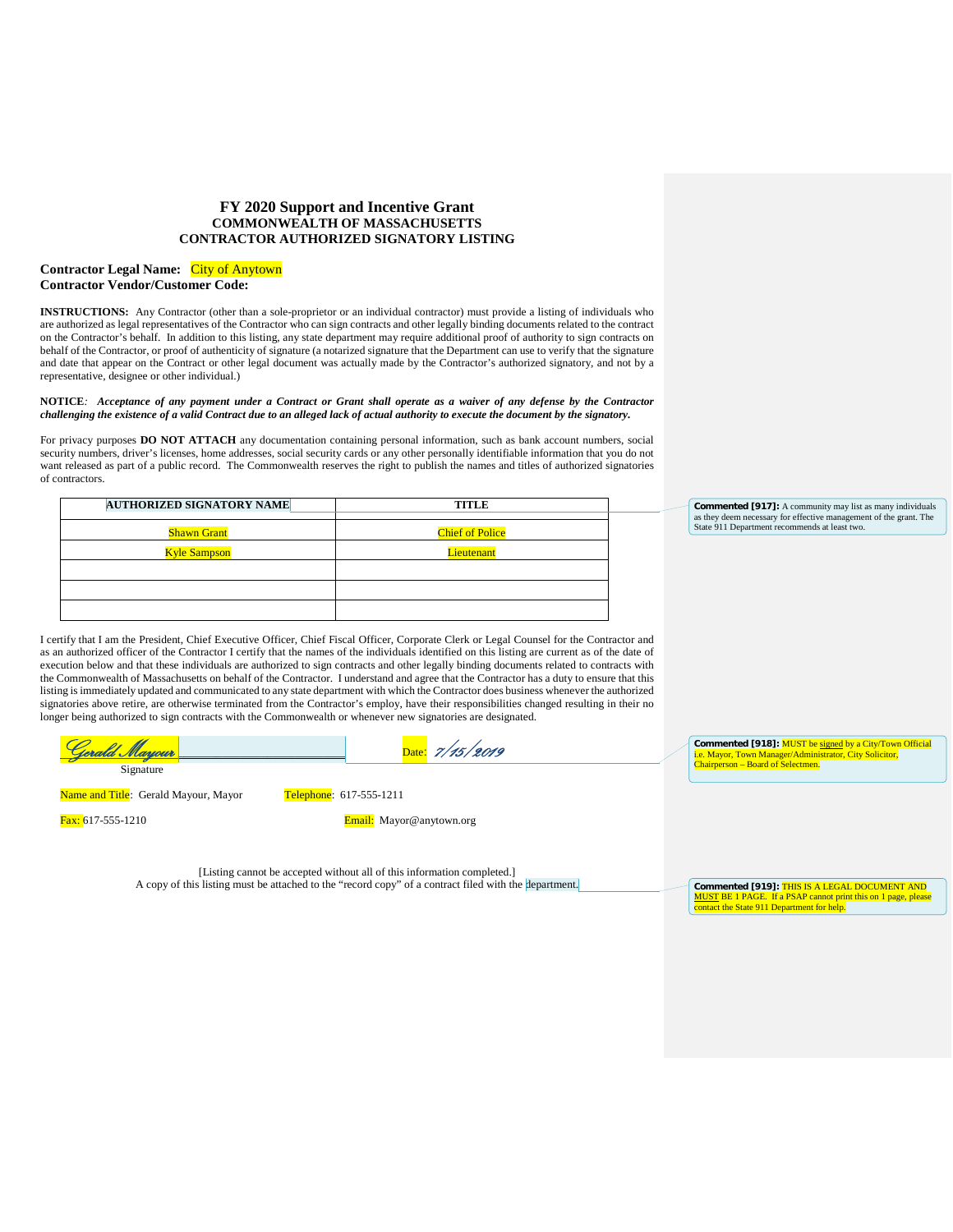# **REMINDER**

**THE STATE 911 DEPARTMENT REQUIRES A NOTARIZED** *PROOF OF AUTHENTICATION OF SIGNATURE FORM* **FOR THE PERSON WHO SIGNS THE** *CONTRACTOR AUTHORIZED SIGNATORY LISTING ABOVE FORM* **AND FOR EACH PERSON LISTED AS AN AUTHORIZED SIGNATORY.**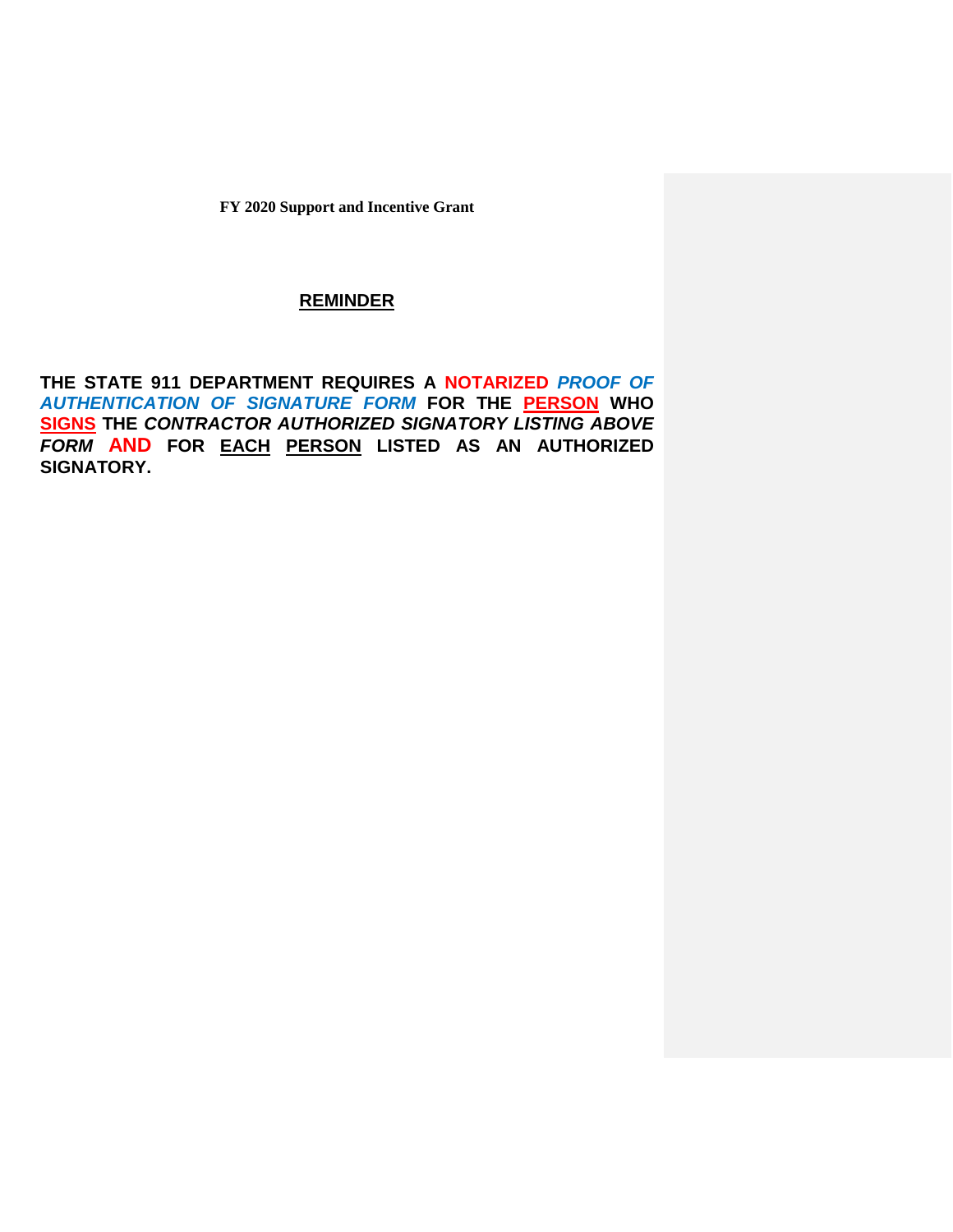### **COMMONWEALTH OF MASSACHUSETTS CONTRACTOR AUTHORIZED SIGNATORY LISTING**

**Contractor Legal Name:** City of Anytown **Contractor Vendor/Customer Code:**

### **PROOF OF AUTHENTICATION OF SIGNATURE**

This page is optional and is available for a department to authenticate contract signatures. It is recommended that Departments obtain authentication of signature for the signatory who submits the Contractor Authorized Listing.

**This Section MUST be completed by the Contractor Authorized Signatory in presence of notary.**

Signatory's full legal name (**print or type**): Shawn Grant

Title: Chief of Police

# **X** *Chief Shawn Grant*

Signature as it will appear on contract or other document (**Complete only in presence of notary**):

### **AUTHENTICATED BY NOTARY OR CORPORATE CLERK (PICK ONLY ONE) AS FOLLOWS:**

On this **15** day of **July**, **2019** before me, the undersigned notary public, personally appeared **Shawn Grant** (name of document signer), proved to me through satisfactory evidence of identification, which was **Massachusetts Driver's License**, to be the person whose name is signed above and acknowledged to me that **(he)** (she) signed it voluntarily for its stated purpose as an authorized signatory for the Contractor.

## *Notary Public*\_\_\_\_\_\_\_\_\_\_

Notary Public Signature My MA Commission expires on: **October 22, 2022** AFFIX NOTARY SEAL

\_\_\_\_\_\_\_\_\_\_\_\_\_\_\_\_\_\_\_\_\_\_\_\_\_\_\_\_\_\_\_\_\_\_\_\_\_\_\_

**Commented [921]:** THIS IS A LEGAL DOCUMENT AND MUST BE 1 PAGE. If a PSAP cannot print this on 1 page, please contact the State 911 Department for help.

| On this<br>day of<br>20               | before me, the undersigned corporate clerk, personally                                                            |
|---------------------------------------|-------------------------------------------------------------------------------------------------------------------|
| appeared _                            | (name of document signer), proved to me through satisfactory                                                      |
| evidence of identification, which was | , to be the person whose name is                                                                                  |
|                                       | signed above and acknowledged to me that (he) (she) signed it voluntarily for its stated purpose as an authorized |
| signatory for the Contractor.         |                                                                                                                   |

Corporate Clerk Signature

AFFIX CORPORATE SEAL

**Commented [920]:** THIS IS THE NEW NOTARY FORM. This form MUST be completed for each individual listed on the Contractor Authorized Signatory Listing form **AND** the person who signs that form.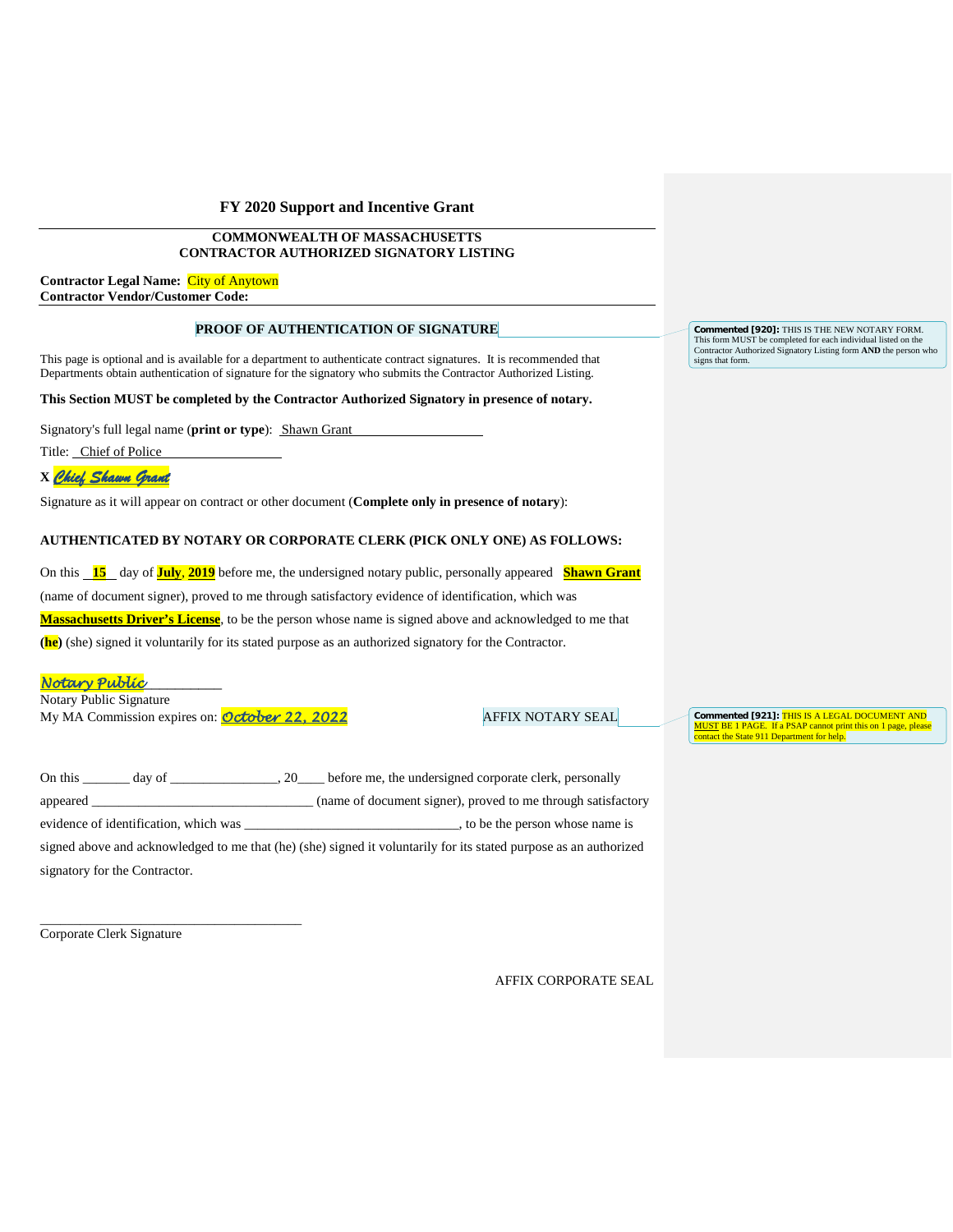### **COMMONWEALTH OF MASSACHUSETTS CONTRACTOR AUTHORIZED SIGNATORY LISTING**

**Contractor Legal Name:** City of Anytown **Contractor Vendor/Customer Code:**

### **PROOF OF AUTHENTICATION OF SIGNATURE**

This page is optional and is available for a department to authenticate contract signatures. It is recommended that Departments obtain authentication of signature for the signatory who submits the Contractor Authorized Listing.

**This Section MUST be completed by the Contractor Authorized Signatory in presence of notary.**

Signatory's full legal name (print or type): Kyle Sampson

Title: Lieutenant

# **X** Kyle Sampson

Signature as it will appear on contract or other document (**Complete only in presence of notary**):

### **AUTHENTICATED BY NOTARY OR CORPORATE CLERK (PICK ONLY ONE) AS FOLLOWS:**

On this **15** day of **July**, **2019** before me, the undersigned notary public, personally appeared **Kyle Sampson** (name of document signer), proved to me through satisfactory evidence of identification, which was **Massachusetts Driver's License**, to be the person whose name is signed above and acknowledged to me that **(he)** (she) signed it voluntarily for its stated purpose as an authorized signatory for the Contractor.

*Notary Public*\_\_\_\_\_\_\_\_\_\_

Notary Public Signature

My MA Commission expires on: *October 22, 2022*

### AFFIX NOTARY SEAL

**Commented [923]:** THIS IS A LEGAL DOCUMENT AND MUST BE 1 PAGE. If a PSAP cannot print this on 1 page, please contact the State 911 Department for help.

| On this<br>day of                     | 20 before me, the undersigned corporate clerk, personally                                                         |
|---------------------------------------|-------------------------------------------------------------------------------------------------------------------|
|                                       | (name of document signer), proved to me through satisfactory                                                      |
| evidence of identification, which was | , to be the person whose name is                                                                                  |
|                                       | signed above and acknowledged to me that (he) (she) signed it voluntarily for its stated purpose as an authorized |
| signatory for the Contractor.         |                                                                                                                   |
|                                       |                                                                                                                   |

\_\_\_\_\_\_\_\_\_\_\_\_\_\_\_\_\_\_\_\_\_\_\_\_\_\_\_\_\_\_\_\_\_\_\_\_\_\_\_

Corporate Clerk Signature AFFIX CORPORATE SEAL

**Commented [922]:** THIS IS THE NEW NOTARY FORM. This form MUST be completed for each individual listed on the Contractor Authorized Signatory Listing form **AND** the person who signs that form.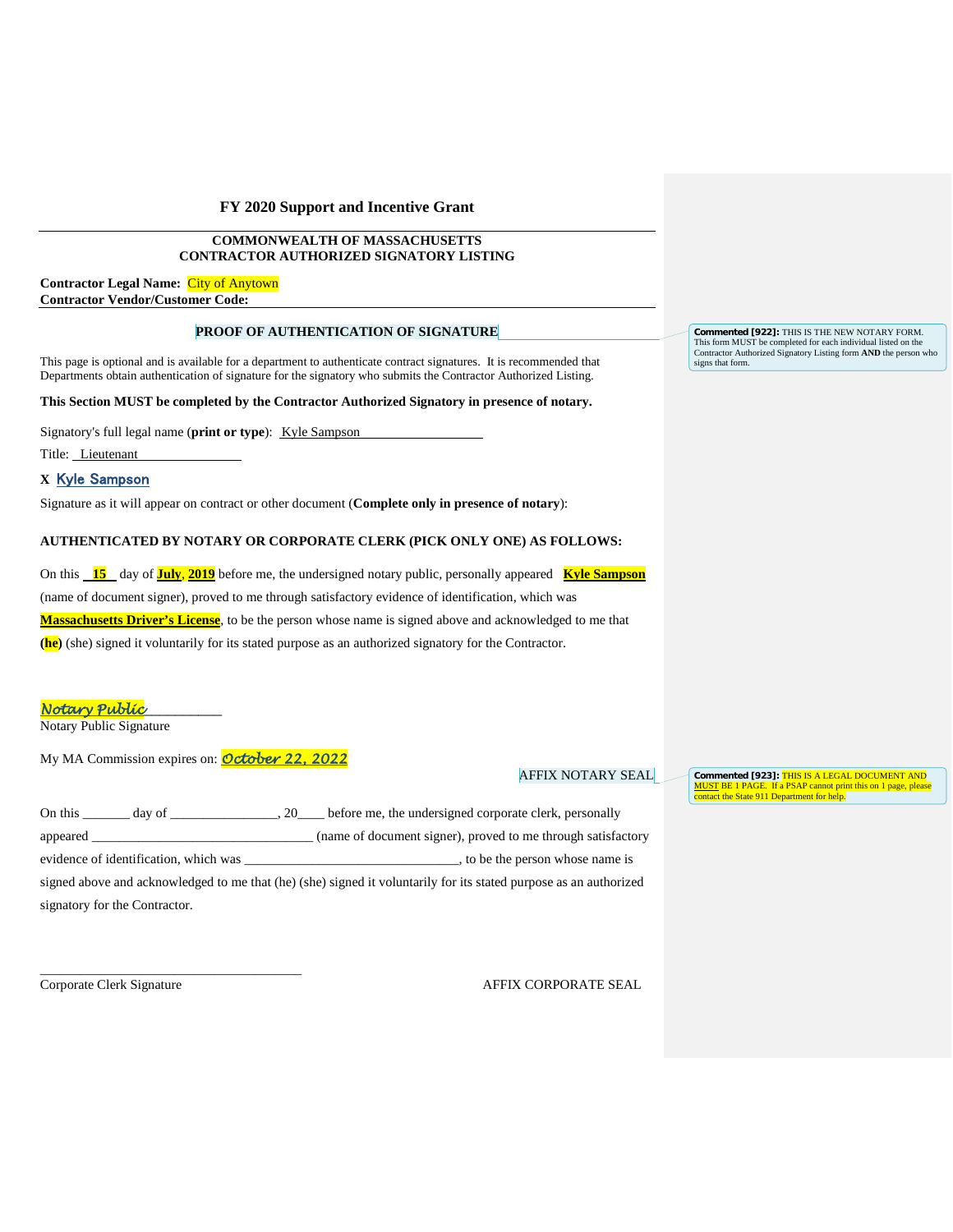### **COMMONWEALTH OF MASSACHUSETTS CONTRACTOR AUTHORIZED SIGNATORY LISTING**

**Contractor Legal Name:** City of Anytown **Contractor Vendor/Customer Code:**

### **PROOF OF AUTHENTICATION OF SIGNATURE**

This page is optional and is available for a department to authenticate contract signatures. It is recommended that Departments obtain authentication of signature for the signatory who submits the Contractor Authorized Listing.

#### **This Section MUST be completed by the Contractor Authorized Signatory in presence of notary.**

Signatory's full legal name (**print or type**): Gerald Mayour

Title: Mayor of Anytown

**<sup>X</sup>**Gerald Mayour

Signature as it will appear on contract or other document (**Complete only in presence of notary**):

### **AUTHENTICATED BY NOTARY OR CORPORATE CLERK (PICK ONLY ONE) AS FOLLOWS:**

On this **15** day of **July**, **2019** before me, the undersigned notary public, personally appeared **Gerald Mayour** (name of document signer), proved to me through satisfactory evidence of identification, which was

**Massachusetts Driver's License**, to be the person whose name is signed above and acknowledged to me that

**(he)** (she) signed it voluntarily for its stated purpose as an authorized signatory for the Contractor.

*Notary Public*\_\_\_\_\_\_\_\_\_\_

Notary Public Signature

My MA Commission expires on: *October 22, 2022* AFFIX NOTARY SEAL

**Commented [925]:** THIS IS A LEGAL DOCUMENT AND MUST BE 1 PAGE. If a PSAP cannot print this on 1 page, please contact the State 911 Department for help.

| On this day of                        | 20 before me, the undersigned corporate clerk, personally                                                         |
|---------------------------------------|-------------------------------------------------------------------------------------------------------------------|
| appeared _                            | (name of document signer), proved to me through satisfactory                                                      |
| evidence of identification, which was | to be the person whose name is                                                                                    |
|                                       | signed above and acknowledged to me that (he) (she) signed it voluntarily for its stated purpose as an authorized |
| signatory for the Contractor.         |                                                                                                                   |
|                                       |                                                                                                                   |

\_\_\_\_\_\_\_\_\_\_\_\_\_\_\_\_\_\_\_\_\_\_\_\_\_\_\_\_\_\_\_\_\_\_\_\_\_\_\_

Corporate Clerk Signature AFFIX CORPORATE SEAL

**Commented [924]:** THIS IS THE NEW NOTARY FORM. This form MUST be completed for each individual listed on the Contractor Authorized Signatory Listing form **AND** the person who signs that form.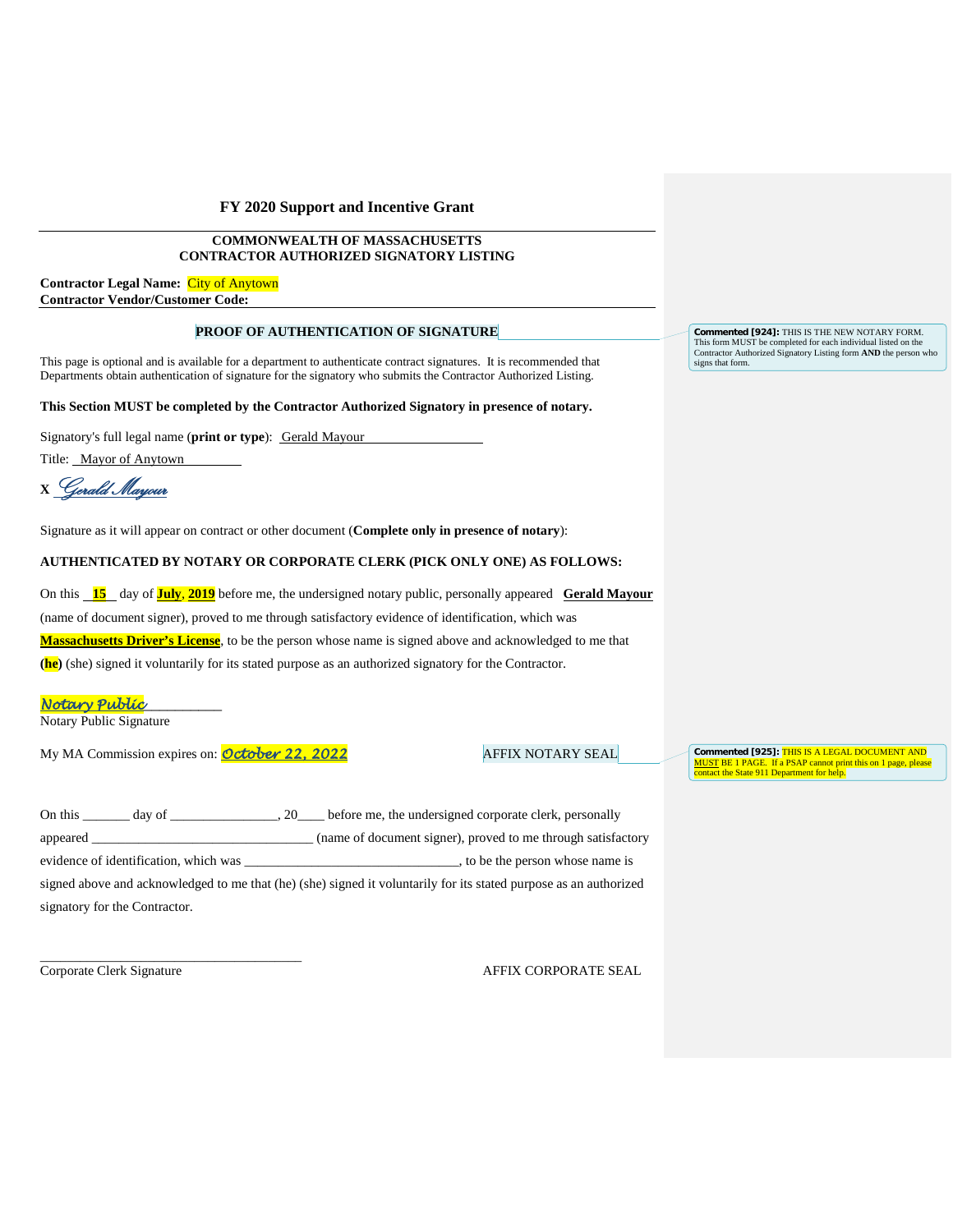### **FY 2020 Support and Incentive Grant Appendix A - Personnel Costs (List Certified Enhanced 911 Telecommunicators)**

| <b>NAME OF PSAP: Anytown Police Department</b><br>Last Name, First Name | Indicate Full-time (F)<br>or Part-time (P) | Hourly Pay Rate | Overtime Pay Rate |
|-------------------------------------------------------------------------|--------------------------------------------|-----------------|-------------------|
| (Please use Alphabetical Order)                                         |                                            | \$38.00         | \$57.00           |
| Drake, Horton                                                           | $\mathbf F$                                |                 |                   |
| Dudley, Jake                                                            | $\overline{\mathbf{F}}$                    | \$26.93         | \$40.40           |
| Jones, Derek                                                            | $\overline{\mathbf{P}}$                    | \$22.00         | \$22.00           |
| Patch, Sarah                                                            | $\overline{\mathbf{F}}$                    | \$22.58         | \$33.87           |
| Sampson, Kyle                                                           | $\overline{\mathbf{F}}$                    | \$42.86         | \$64.29           |
|                                                                         |                                            |                 |                   |
|                                                                         |                                            |                 |                   |
|                                                                         |                                            |                 |                   |
|                                                                         |                                            |                 |                   |
|                                                                         |                                            |                 |                   |
|                                                                         |                                            |                 |                   |
|                                                                         |                                            |                 |                   |
|                                                                         |                                            |                 |                   |
|                                                                         |                                            |                 |                   |
|                                                                         |                                            |                 |                   |
|                                                                         |                                            |                 |                   |
|                                                                         |                                            |                 |                   |
|                                                                         |                                            |                 |                   |
|                                                                         |                                            |                 |                   |
|                                                                         |                                            |                 |                   |
|                                                                         |                                            |                 |                   |
|                                                                         |                                            |                 |                   |
|                                                                         |                                            |                 |                   |
|                                                                         |                                            |                 |                   |
|                                                                         |                                            |                 |                   |
|                                                                         |                                            |                 |                   |
|                                                                         |                                            |                 |                   |
|                                                                         |                                            |                 |                   |
|                                                                         |                                            |                 |                   |
|                                                                         |                                            |                 |                   |
|                                                                         |                                            |                 |                   |
|                                                                         |                                            |                 |                   |
|                                                                         |                                            |                 |                   |
|                                                                         |                                            |                 |                   |
|                                                                         |                                            |                 |                   |
|                                                                         |                                            |                 |                   |
|                                                                         |                                            |                 |                   |
|                                                                         |                                            |                 |                   |
|                                                                         |                                            |                 |                   |
|                                                                         |                                            |                 |                   |
|                                                                         |                                            |                 |                   |
|                                                                         |                                            |                 |                   |
|                                                                         |                                            |                 |                   |
|                                                                         |                                            |                 |                   |
|                                                                         |                                            |                 |                   |
|                                                                         |                                            |                 |                   |
|                                                                         |                                            |                 |                   |
|                                                                         |                                            |                 |                   |
|                                                                         |                                            |                 |                   |
|                                                                         |                                            |                 |                   |

**Please use additional pages if needed.**